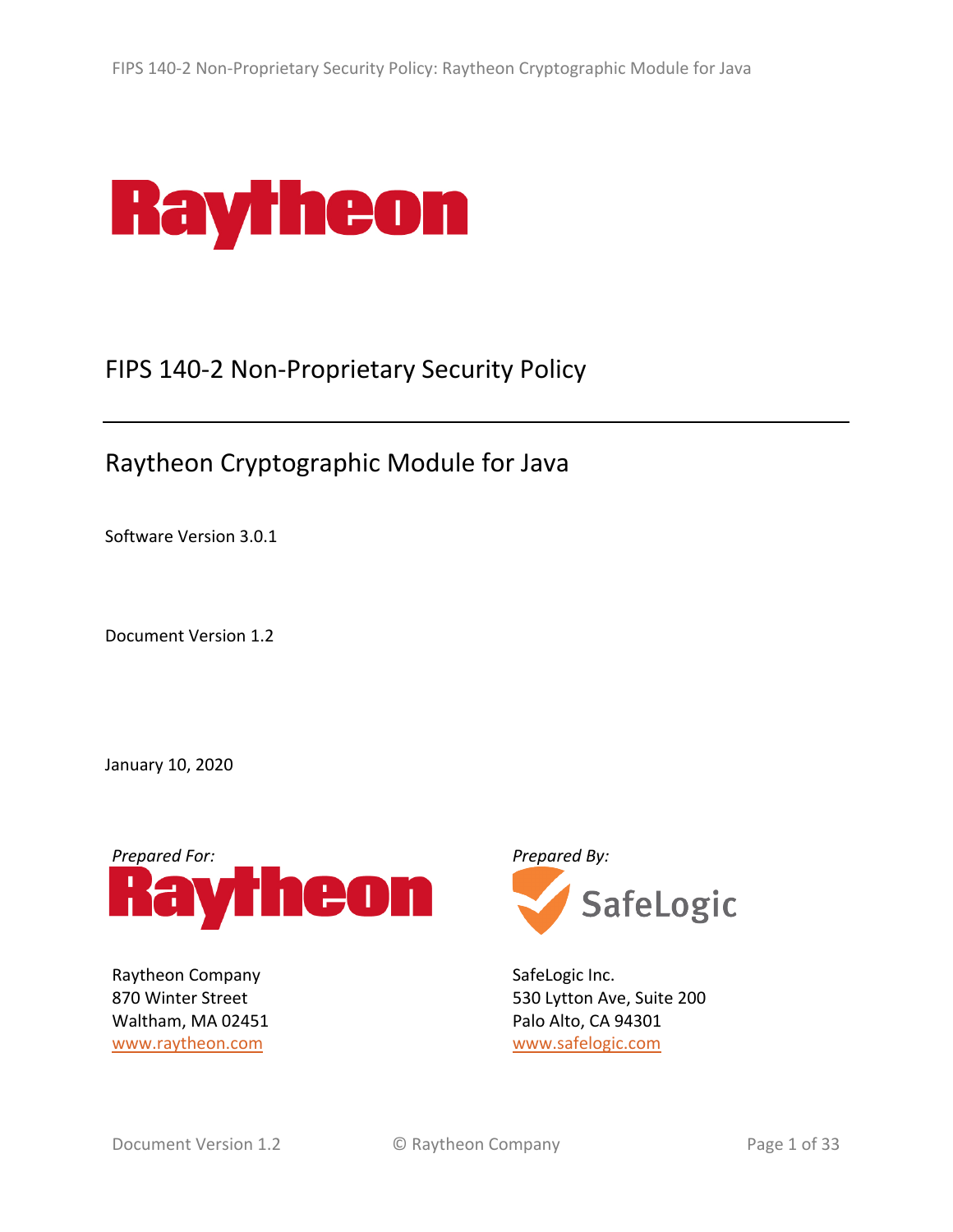FIPS 140-2 Non-Proprietary Security Policy: Raytheon Cryptographic Module for Java

### **Abstract**

This document provides a non-proprietary FIPS 140-2 Security Policy for the Raytheon Cryptographic Module for Java.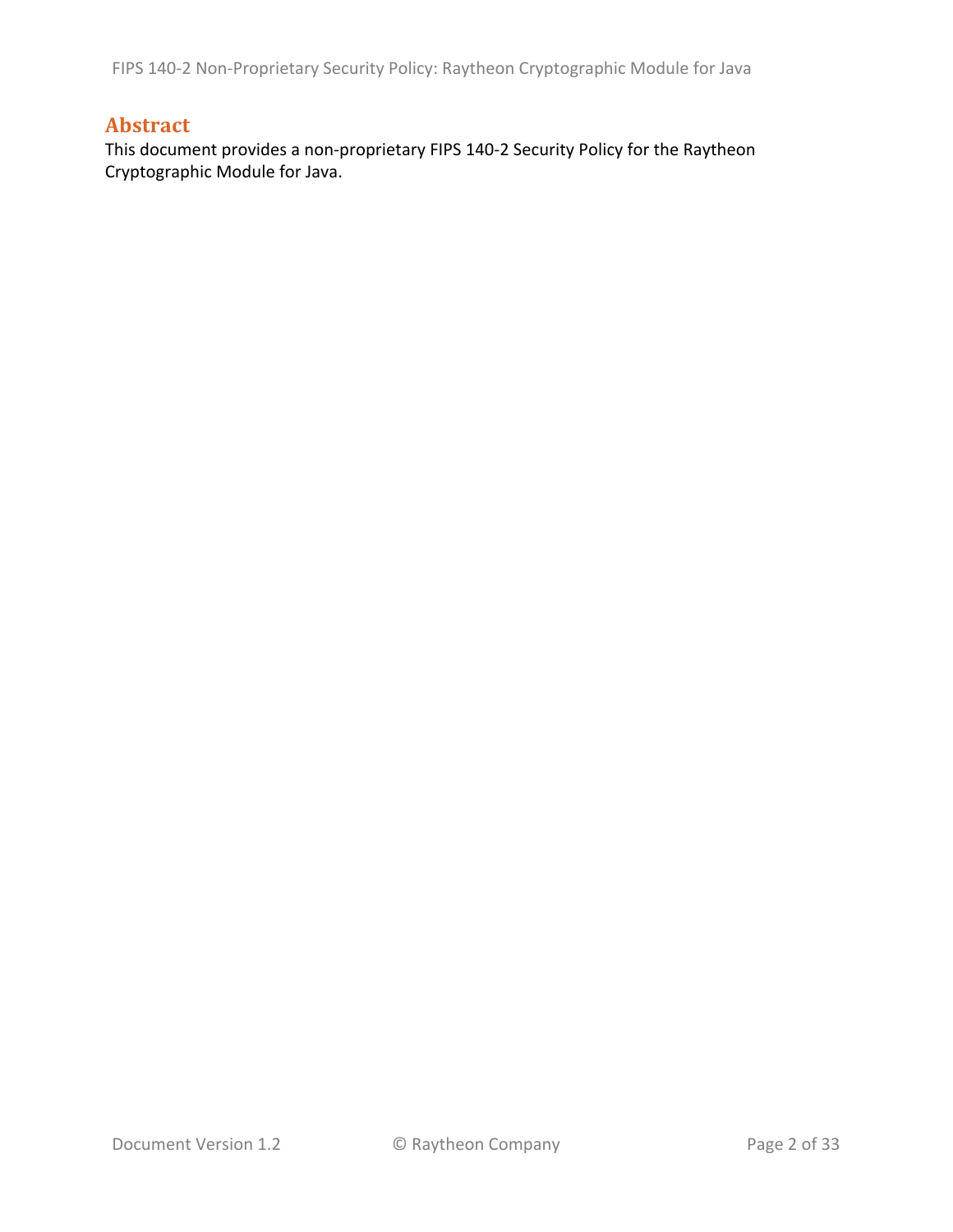# **Table of Contents**

| 1                       |                |  |
|-------------------------|----------------|--|
|                         | 1.1            |  |
|                         | 1.2            |  |
|                         | 1.3            |  |
|                         | 1.4            |  |
| $\overline{2}$          |                |  |
|                         | 2.1            |  |
|                         | 2.1.1          |  |
|                         | 2.1.2          |  |
|                         | 2.1.3          |  |
|                         | 2.1.4          |  |
|                         | 2.1.5          |  |
|                         | 2.1.6          |  |
|                         | $2.2^{\circ}$  |  |
|                         | 2.2.1          |  |
|                         | 2.2.2          |  |
|                         | $2.3^{\circ}$  |  |
|                         | $2.4^{\circ}$  |  |
|                         | 2.4.1          |  |
|                         | 2.4.2          |  |
|                         | $2.5^{\circ}$  |  |
|                         | 2.6            |  |
|                         | 2.6.1          |  |
|                         | 2.7            |  |
|                         | 2.7.1<br>2.7.2 |  |
|                         | 2.8            |  |
|                         |                |  |
| $\overline{\mathbf{3}}$ |                |  |
|                         | 3.1            |  |
|                         | 3.1.1          |  |
|                         | 3.1.2          |  |
|                         | 3.1.3          |  |
|                         | 3.1.4          |  |
|                         | 3.1.5          |  |
| 4                       |                |  |
|                         | 4.1            |  |
|                         | 4.2            |  |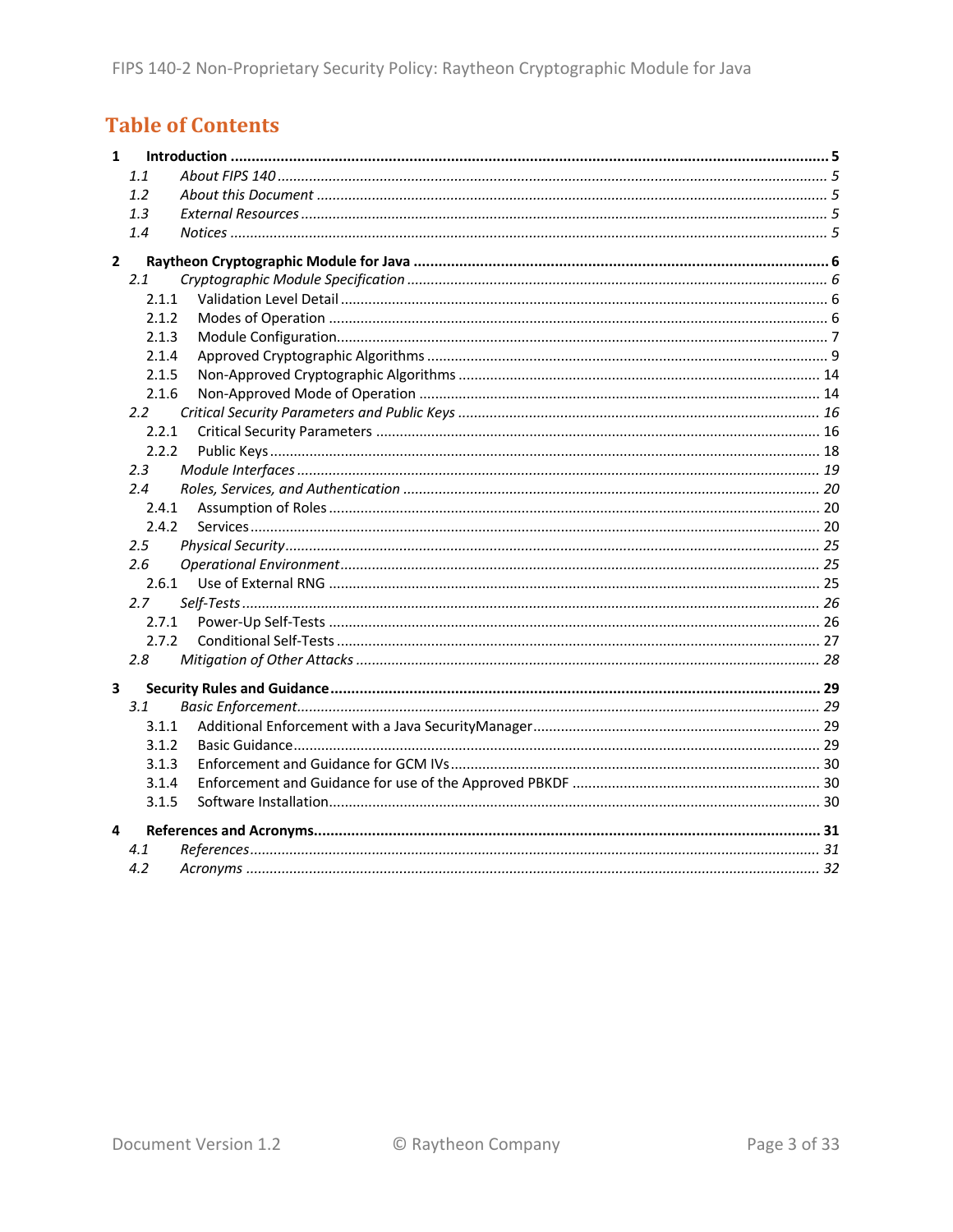## **List of Tables**

# **List of Figures**

|--|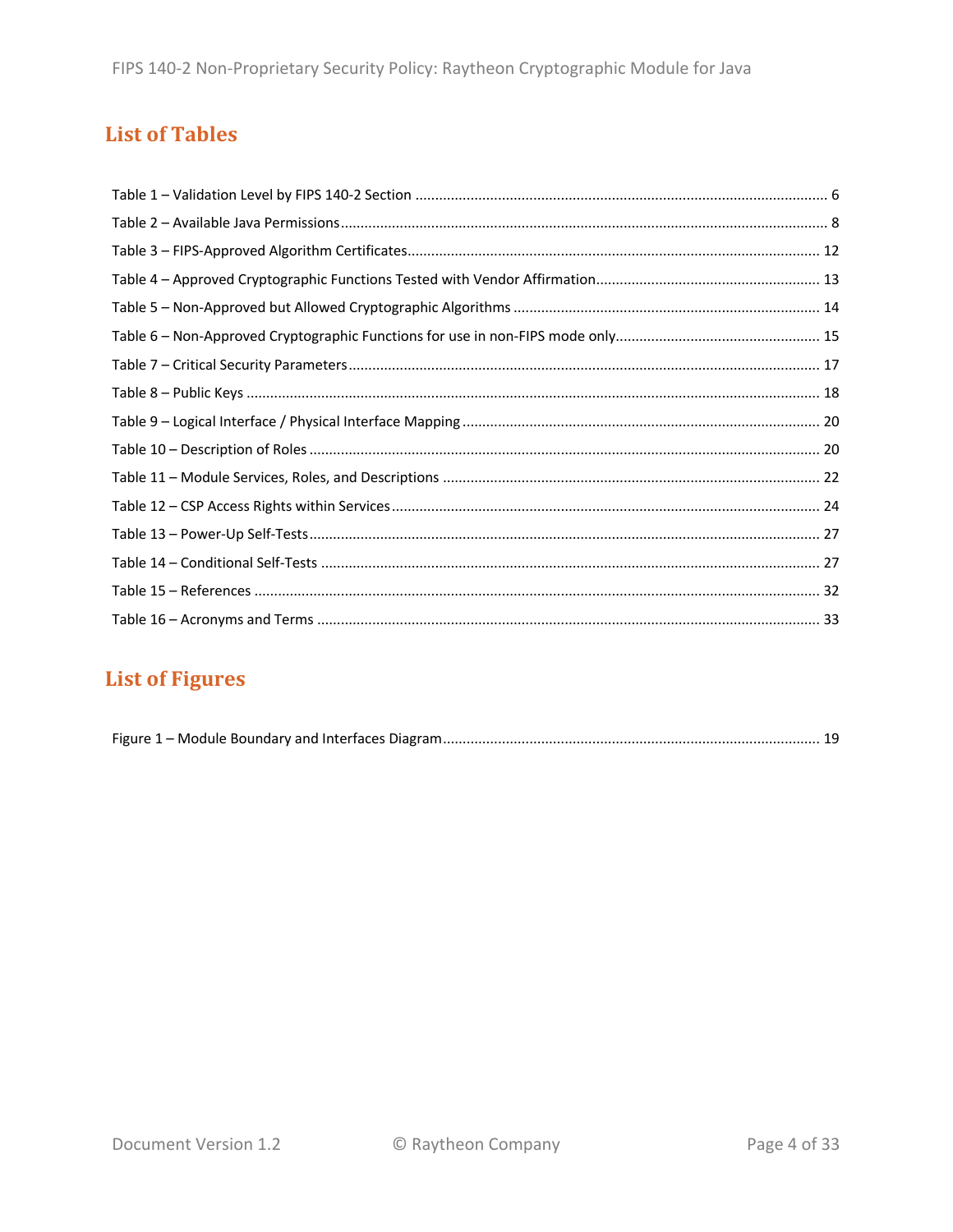# **1 Introduction**

#### **1.1 About FIPS 140**

Federal Information Processing Standards Publication 140-2 — Security Requirements for Cryptographic Modules specifies requirements for cryptographic modules to be deployed in a Sensitive but Unclassified environment. The National Institute of Standards and Technology (NIST) and Communications Security Establishment Canada (CSE) Cryptographic Module Validation Program (CMVP) run the FIPS 140 program. The NVLAP accredits independent testing labs to perform FIPS 140 testing; the CMVP validates modules meeting FIPS 140 validation. *Validated* is the term given to a module that is documented and tested against the FIPS 140 criteria.

More information is available on the CMVP website at http://csrc.nist.gov/groups/STM/cmvp/index.html.

#### **1.2 About this Document**

This non-proprietary Cryptographic Module Security Policy for Raytheon Cryptographic Module for Java from Raytheon provides an overview of the product and a high-level description of how it meets the overall Level 1 security requirements of FIPS 140-2.

The Raytheon Cryptographic Module for Java may also be referred to as the "module" in this document.

#### **1.3 External Resources**

The Raytheon website (www.raytheon.com) contains information on Raytheon services and products. The Cryptographic Module Validation Program website contains links to the FIPS 140-2 certificate and Raytheon contact information.

#### **1.4 Notices**

This document may be freely reproduced and distributed in its entirety without modification.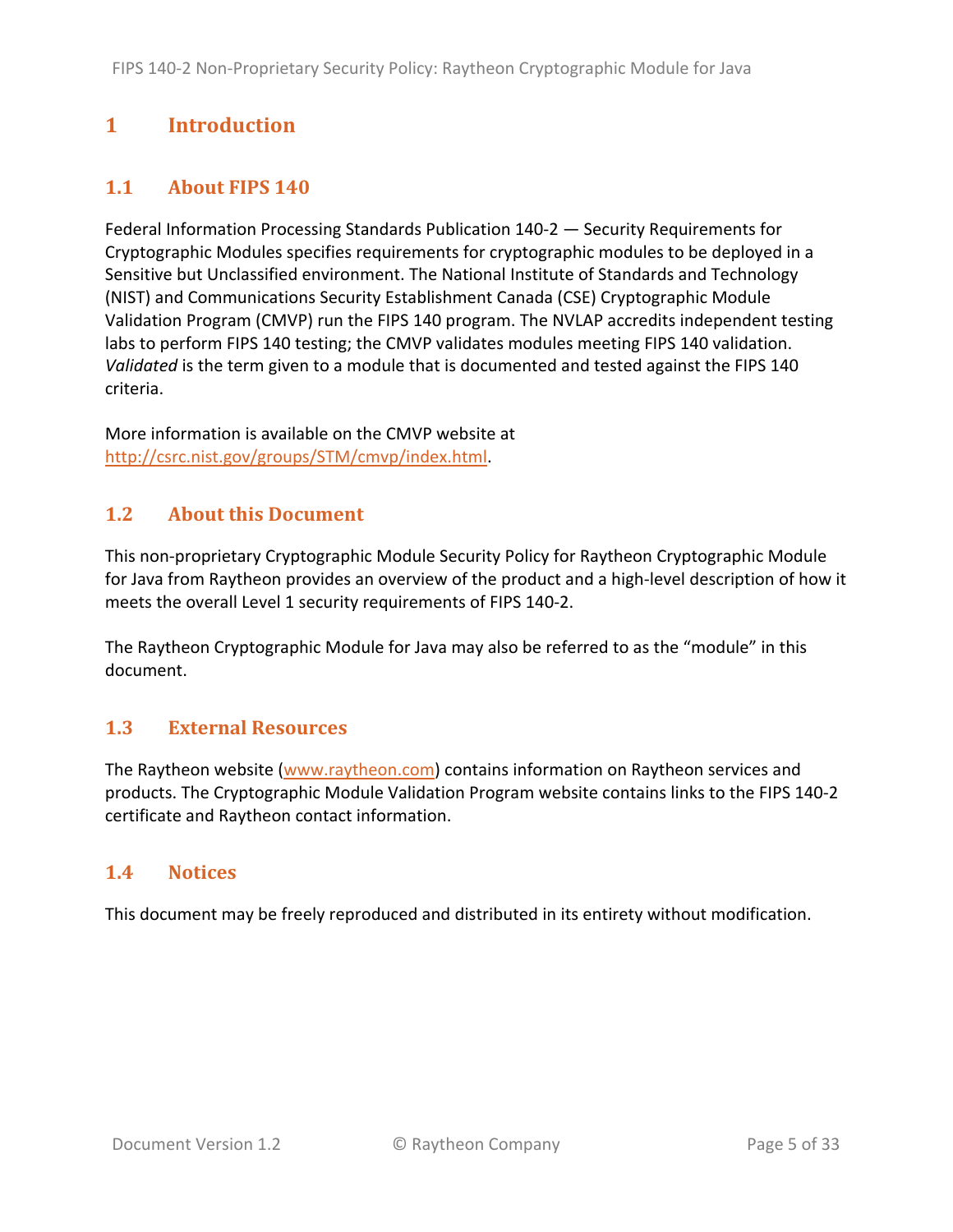# **2 Raytheon Cryptographic Module for Java**

### **2.1 Cryptographic Module Specification**

The Raytheon Cryptographic Module for Java is a FIPS validated cryptographic provider. The Raytheon Cryptographic Module for Java manages functions for secure key management, data integrity, data at rest encryption, and secure communications for the aforementioned solution.

The module's logical cryptographic boundary is the Java Archive (JAR) file (ccj-3.0.1.jar). The module is a multi-chip standalone embodiment installed on a General Purpose Device. The module is a software module and relies on the physical characteristics of the host platform. The module's physical cryptographic boundary is defined by the enclosure of the host platform. All operations of the module occur via calls from host applications and their respective internal daemons/processes. As such there are no untrusted services calling the services of the module.

#### **2.1.1 Validation Level Detail**

The following table lists the level of validation for each area in FIPS 140-2:

| <b>FIPS 140-2 Section Title</b>                | <b>Validation Level</b> |
|------------------------------------------------|-------------------------|
| Cryptographic Module Specification             |                         |
| Cryptographic Module Ports and Interfaces      |                         |
| Roles, Services, and Authentication            |                         |
| Finite State Model                             |                         |
| <b>Physical Security</b>                       | N/A                     |
| <b>Operational Environment</b>                 |                         |
| Cryptographic Key Management                   |                         |
| Electromagnetic Interference / Electromagnetic |                         |
| Compatibility                                  |                         |
| Self-Tests                                     | 1                       |
| Design Assurance                               |                         |
| Mitigation of Other Attacks                    |                         |

**Table 1 – Validation Level by FIPS 140-2 Section**

#### **2.1.2 Modes of Operation**

The module supports two modes of operation: Approved and Non-approved. The module will be in FIPS-approved mode when the appropriate transition method is called. To verify that a module is in the Approved Mode of operation, the user can call a FIPS-approved mode status method (*CryptoServicesRegistrar.isInApprovedOnlyMode()*). If the module is configured to allow approved and non-approved mode operation, a call to *CryptoServicesRegistrar.setApprovedMode(true)* will switch the current thread of user control into approved mode.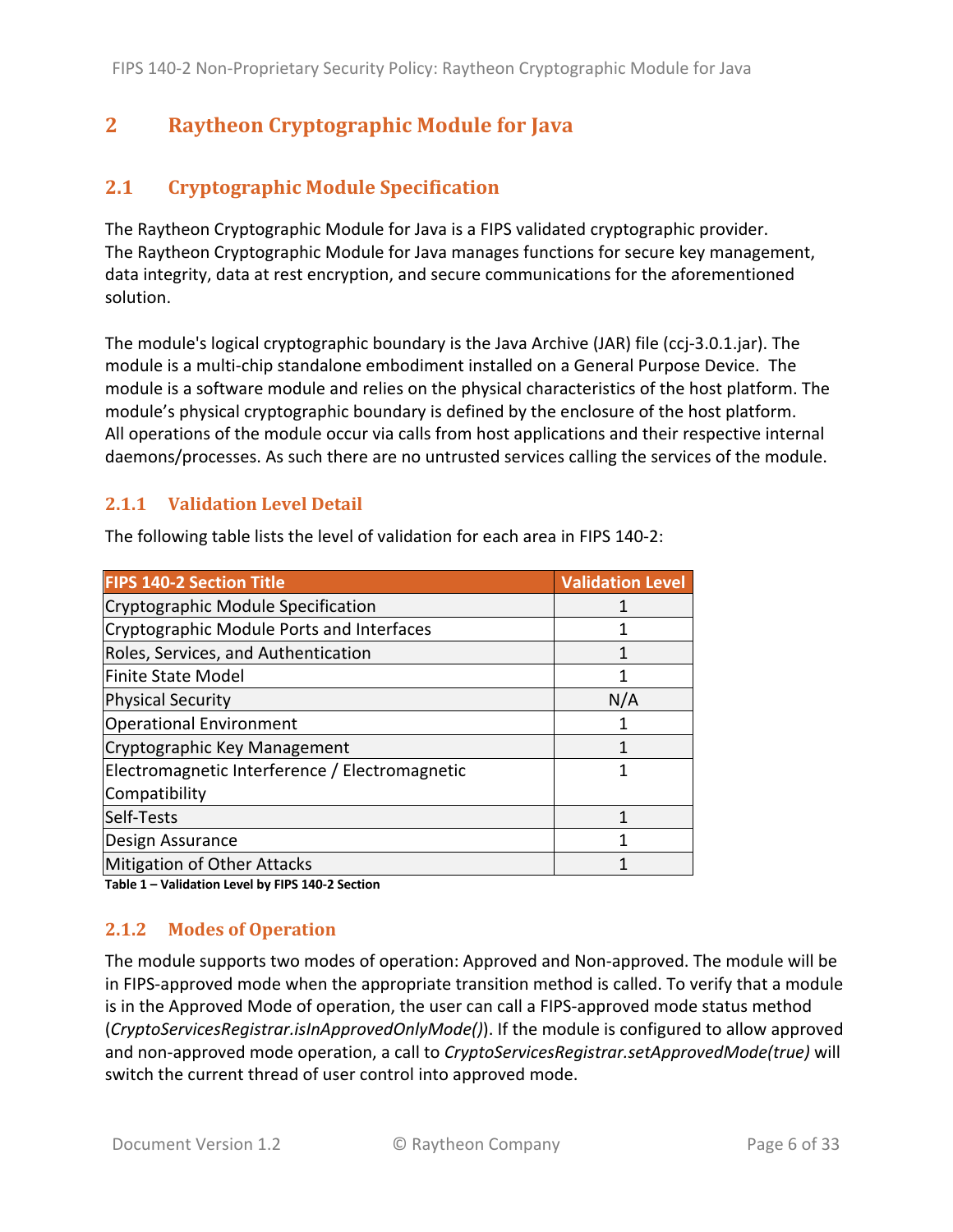In FIPS-approved mode, the module will not provide non-approved algorithms, therefore, exceptions will be called if the user tries to access non-approved algorithms in the Approved Mode.

#### **2.1.3 Module Configuration**

In default operation, the module will start with both approved and non-approved mode enabled.

If the module detects that the system property *com.safelogic.cryptocomply.fips.approved\_only* is set to *true* the module will start in approved mode and non-approved mode functionality will not be available.

If the underlying JVM is running with a Java Security Manager installed, the module will be running in approved mode with secret and private key export disabled.

Use of the module with a Java Security Manager requires the setting of some basic permissions to allow the module HMAC-SHA-256 software integrity test to take place as well as to allow the module itself to examine secret and private keys. The basic permissions required for the module to operate correctly with a Java Security Manager are indicated by a Y in the **Req** column of Table 2 – Available Java Permissions.

| <b>Permission</b>        | <b>Settings</b>               | <b>Req</b> | <b>Usage</b>                                        |
|--------------------------|-------------------------------|------------|-----------------------------------------------------|
| <b>RuntimePermission</b> | "getProtectionDomain"         | Y          | Allows checksum to be<br>carried out on jar         |
| <b>RuntimePermission</b> | "accessDeclaredMembers"       | Υ          | Allows use of reflection<br>API within the provider |
| PropertyPermission       | "java.runtime.name", "read"   | N          | Only if configuration<br>properties are used        |
| SecurityPermission       | 'putProviderProperty.BCFIPS"  | N          | Only if provider installed<br>during execution      |
| CryptoServicesPermission | 'unapprovedModeEnabled"       | N          | Only if unapproved<br>mode algorithms<br>required   |
| CryptoServicesPermission | "changeToApprovedModeEnabled" | N          | Only if threads allowed<br>to change modes          |
| CryptoServicesPermission | 'exportSecretKey"             | N          | To allow export of secret<br>keys only              |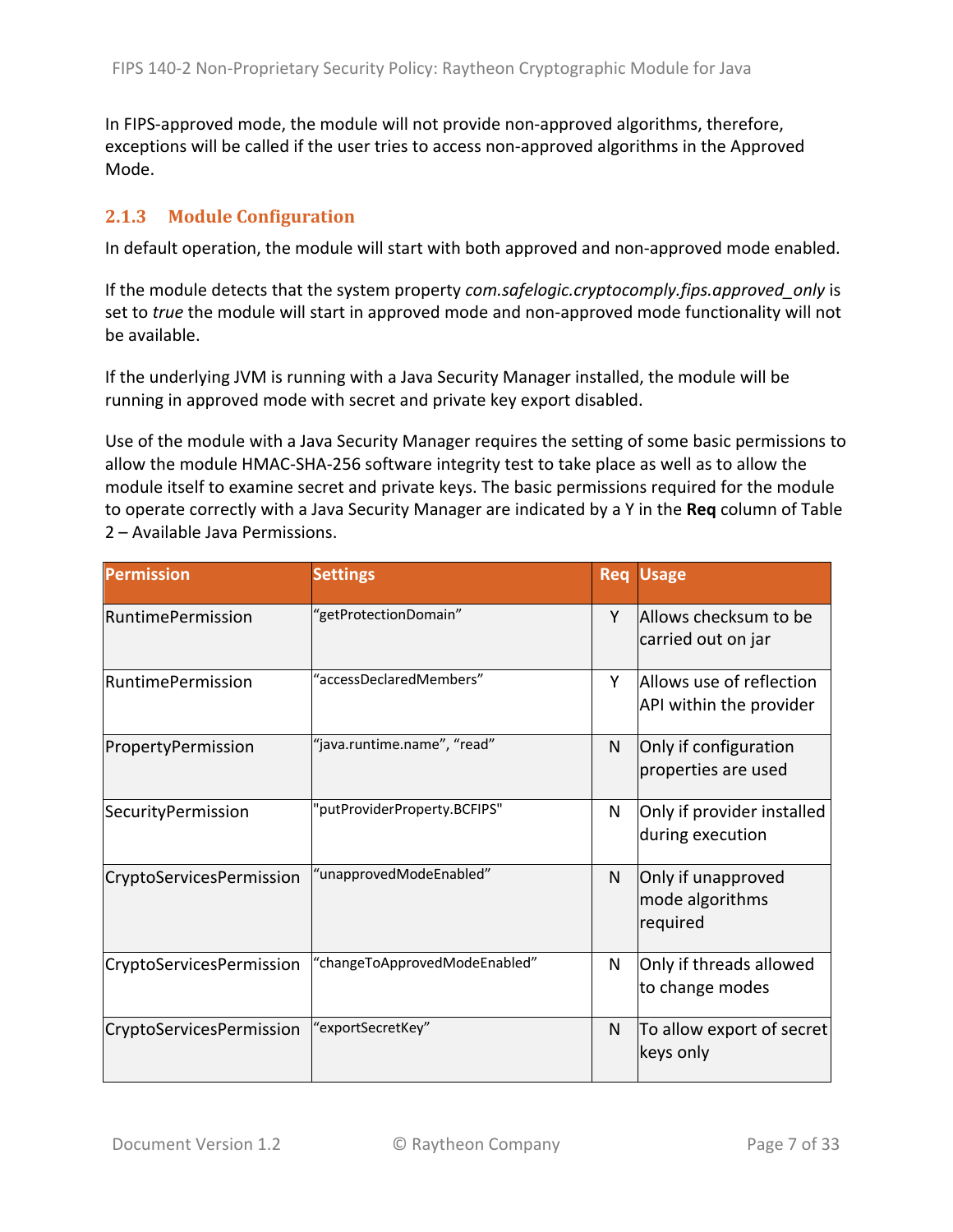| <b>Permission</b>        | <b>Settings</b>           | Req | <b>Usage</b>                                                                            |
|--------------------------|---------------------------|-----|-----------------------------------------------------------------------------------------|
| CryptoServicesPermission | "exportPrivateKey"        | N   | To allow export private<br>keys only                                                    |
| CryptoServicesPermission | "exportKeys"              | Y   | Required to be applied<br>for the module itself.<br>Optional for any other<br>codebase. |
| CryptoServicesPermission | "tlsNullDigestEnabled"    | N   | Only required for TLS<br>digest calculations                                            |
| CryptoServicesPermission | "tlsPKCS15KeyWrapEnabled" | N   | Only required if TLS is<br>used with RSA<br>encryption                                  |
| CryptoServicesPermission | "tlsAlgorithmsEnabled"    | N   | <b>Enables both NullDigest</b><br>and PKCS15KeyWrap                                     |
| CryptoServicesPermission | "defaultRandomConfig"     | N   | Allows setting of default<br>SecureRandom                                               |
| CryptoServicesPermission | "threadLocalConfig"       | N   | Required to set a thread<br>local property in the<br>CryptoServicesRegistrar            |
| CryptoServicesPermission | "globalConfig"            | N   | Required to set a global<br>property in the<br>CryptoServicesRegistrar                  |

**Table 2 – Available Java Permissions**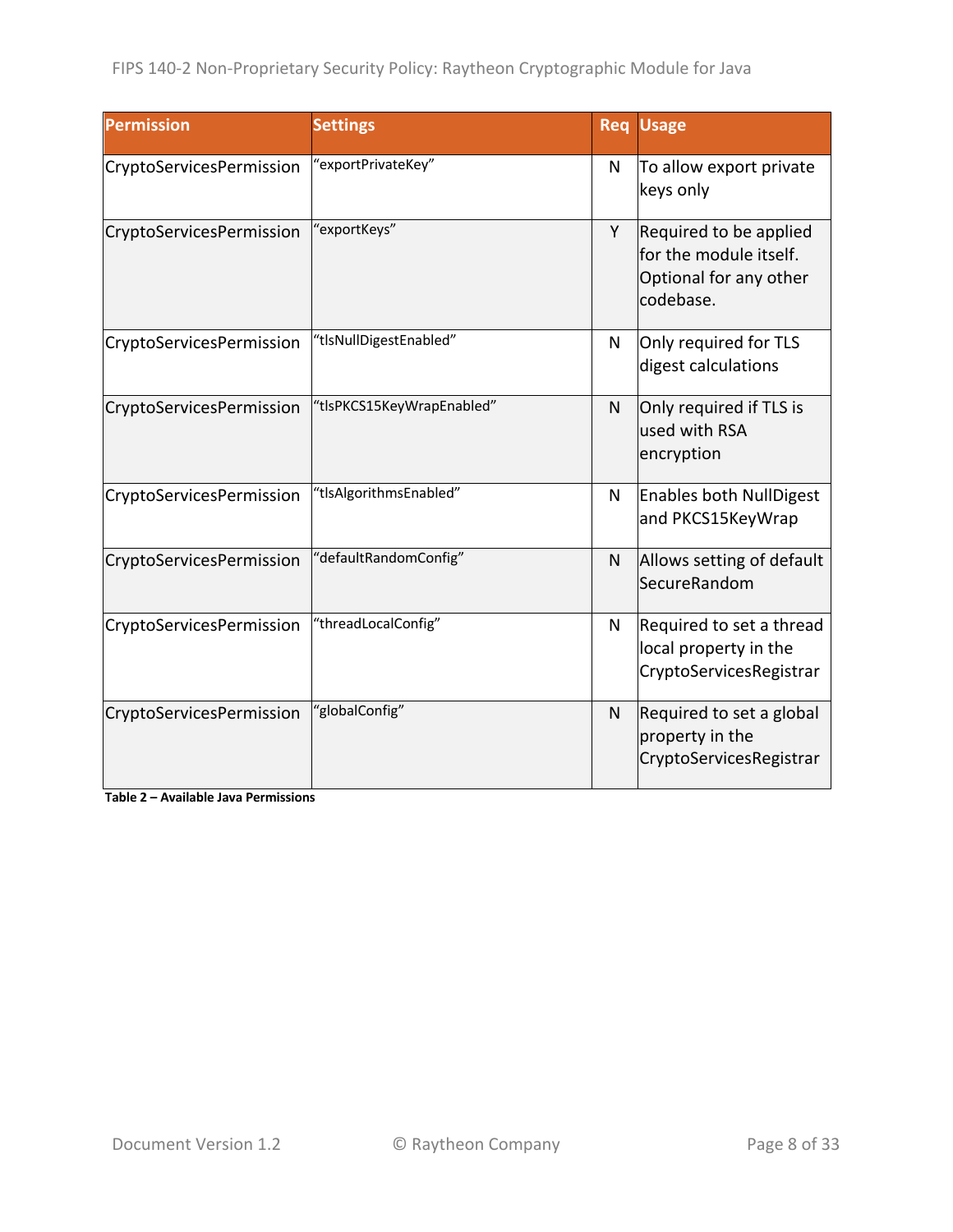#### **2.1.4 Approved Cryptographic Algorithms**

The module's cryptographic algorithm implementations have received the following certificate numbers from the Cryptographic Algorithm Validation Program.

| <b>CAVP Cert.</b>                   | <b>Algorithm</b>                                            | <b>Standard</b>                        | Mode/Method                                                    | <b>Key Lengths, Curves or Moduli Use</b>                                      |                            |
|-------------------------------------|-------------------------------------------------------------|----------------------------------------|----------------------------------------------------------------|-------------------------------------------------------------------------------|----------------------------|
| 4702                                | <b>AES</b>                                                  | <b>FIPS 197</b><br>SP 800-38A          | ECB, CBC, OFB,<br>CFB8, CFB128, CTR                            | 128, 192, 256                                                                 | Encryption, Decryption     |
| <b>Based on</b><br>4702             | <b>AES-CBC</b><br><b>Ciphertext</b><br><b>Stealing (CS)</b> | Addendum to<br>SP 800-38A,<br>Oct 2010 | CBC-CS1,<br>CBC-CS2,<br>CBC-CS3                                | 128, 192, 256                                                                 | Encryption, Decryption     |
| 4702                                | <b>CCM</b>                                                  | SP 800-38C                             | <b>AES</b>                                                     | 128, 192, 256                                                                 | Generation, Authentication |
| 4702 (AES)<br>2494 (Triple-<br>DES) | <b>CMAC</b>                                                 | SP 800-38B                             | AES, Triple-DES                                                | AES with 128, 192, 256<br>Triple-DES with<br>$2$ -key <sup>1</sup> ,<br>3-key | Generation, Authentication |
| 4702                                | GCM/GMAC <sup>2</sup>                                       | SP 800-38D                             | <b>AES</b>                                                     | 128, 192, 256                                                                 | Generation, Authentication |
| 1600                                | <b>DRBG</b>                                                 | SP 800-90A                             | Hash DRBG, HMAC 112, 128, 192, 256<br>DRBG,<br><b>CTR DRBG</b> |                                                                               | Random Bit Generation      |

 $12^{20}$  block limit is enforced by module for legacy operations only

<sup>&</sup>lt;sup>2</sup> GCM with an internally generated IV, see section 3.1.3 concerning external IVs. IV generation is compliant with IG A.5.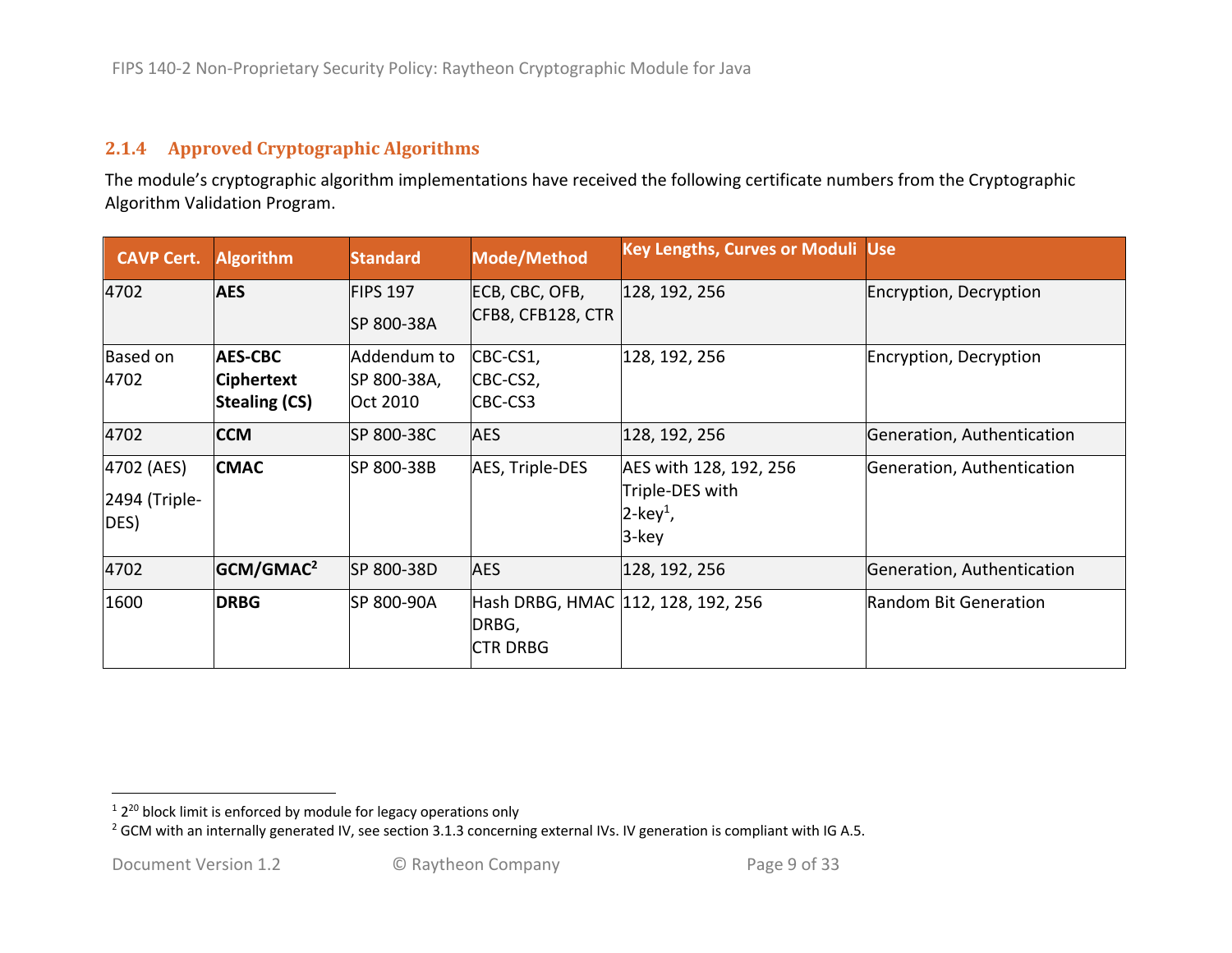| <b>CAVP Cert.</b>  | <b>Algorithm</b> | <b>Standard</b>   | Mode/Method                                                                                                                                      | <b>Key Lengths, Curves or Moduli Use</b>                                                                                                                                                                                                 |                            |
|--------------------|------------------|-------------------|--------------------------------------------------------------------------------------------------------------------------------------------------|------------------------------------------------------------------------------------------------------------------------------------------------------------------------------------------------------------------------------------------|----------------------------|
| 1244               | DSA <sup>3</sup> | <b>FIPS 186-4</b> | PQG Generation,<br>PQG Verification,<br><b>Key Pair</b><br>Generation,<br>Signature<br>Generation,<br>Signature<br>Verification                  | 1024, 2048, 3072 bits (1024)<br>only for SigVer)                                                                                                                                                                                         | Digital Signature Services |
| 1160<br>1343 (CVL) | <b>ECDSA</b>     | <b>FIPS 186-4</b> | Signature<br>Generation<br>Component, Key<br>Pair Generation,<br>Signature<br>Generation,<br>Signature<br>Verification, Public<br>Key Validation | P-192*, P-224, P-256, P-384, P- Digital Signature Services<br>521,<br>K-163*, K-233, K-283, K-409, K-<br>571,<br>$B-163^*$ ,<br>B-233, B-283, B-409, B-571<br>* Curves only used for Signature<br>Verification and Public Key Validation |                            |
| 3114               | <b>HMAC</b>      | FIPS 198-1        | SHA-1,<br>SHA-224,<br>SHA-256,<br>SHA-384,<br>SHA-512,<br>SHA-512/224, SHA-<br>512/256                                                           | Various (KS <bs, ks="">BS)</bs,>                                                                                                                                                                                                         | Generation, Authentication |

<sup>&</sup>lt;sup>3</sup> DSA signature generation with SHA-1 is only for use with protocols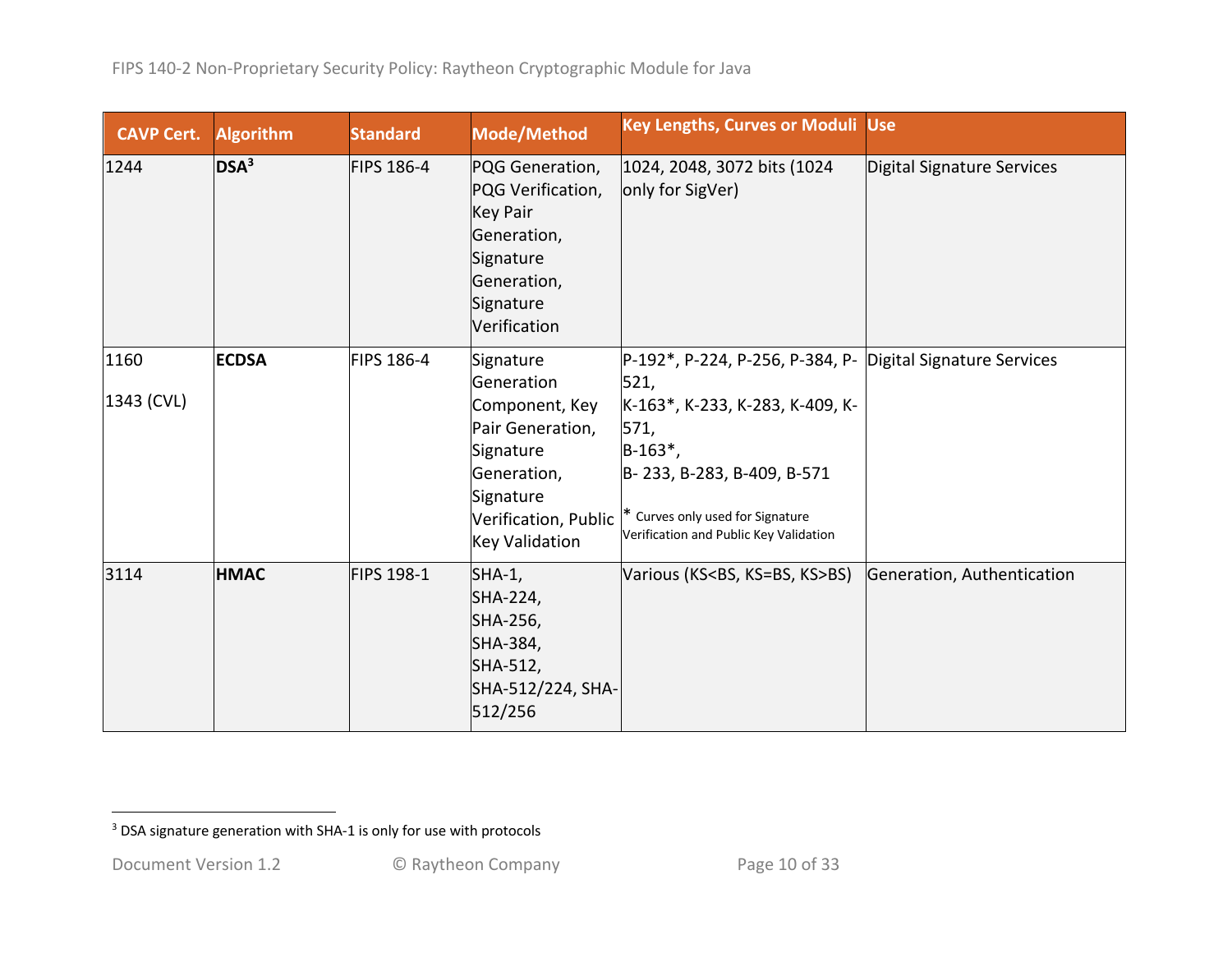| <b>CAVP Cert.</b>                   | <b>Algorithm</b>                                                       | <b>Standard</b> | Mode/Method                                                                                      | <b>Key Lengths, Curves or Moduli Use</b>                                                                                                           |                         |
|-------------------------------------|------------------------------------------------------------------------|-----------------|--------------------------------------------------------------------------------------------------|----------------------------------------------------------------------------------------------------------------------------------------------------|-------------------------|
| 130                                 | KAS <sup>4</sup>                                                       | SP 800-56A      | KAS-FFC,<br><b>KAS-ECC</b>                                                                       | FB (L=2048, N=224),<br>FC (L=2048, N=256),<br>EB (P-224), EC (P-256),<br>ED (P-384), EE (P-521)                                                    | Key Agreement           |
| 1344 (CVL)                          | KAS Component SP 800-56A                                               |                 |                                                                                                  | ECC-CDH Primitive   P-224, P-256, P-384, P-521, K-<br>233, K-283, K-409, K-571, B-<br>233, B-283, B-409, B-571                                     | Key Agreement Primitive |
| 1342 (CVL)                          | <b>KDF, Existing</b><br><b>Application-</b><br>Specific <sup>5</sup>   | SP 800-135      | TLS v1.0/1.1 KDF,<br>TLS 1.2 KDF, SSH<br>KDF, X9.63 KDF,<br><b>IKEv2 KDF, SRTP</b><br><b>KDF</b> | Various (See CVL #1342 for details)                                                                                                                | <b>KDF Services</b>     |
| 145                                 | <b>KBKDF, using</b><br>Pseudorandom<br>Functions $^6$                  | SP 800-108      | Counter Mode,<br>Feedback Mode,<br>Double-Pipeline<br><b>Iteration Mode</b>                      | CMAC-based KDF with AES, 2-<br>key Triple-DES, 3-key Triple-DES<br>or HMAC-based KDF with SHA-<br>1, SHA- 224, SHA-256, SHA-384,<br><b>SHA-512</b> | <b>KDF Services</b>     |
| 4702 (AES)<br>2494 (Triple-<br>DES) | <b>Key Wrapping</b><br><b>Using Block</b><br>Ciphers(KTS) <sup>7</sup> | SP 800-38F      | KW, KWP, TKW                                                                                     | AES-128, AES-192, AES-256, 3-<br>key Triple-DES                                                                                                    | <b>Key Transport</b>    |

 $4$  Keys are not established directly into the module using the key agreement algorithms

<sup>&</sup>lt;sup>5</sup> These protocols have not been reviewed or tested by the CAVP and CMVP.

<sup>&</sup>lt;sup>6</sup> Note: CAVP testing is not provided for use of the PRFs SHA-512/224 and SHA-512/256. These must not be used in approved mode.

 $7$  Keys are not established directly into the module using key unwrapping.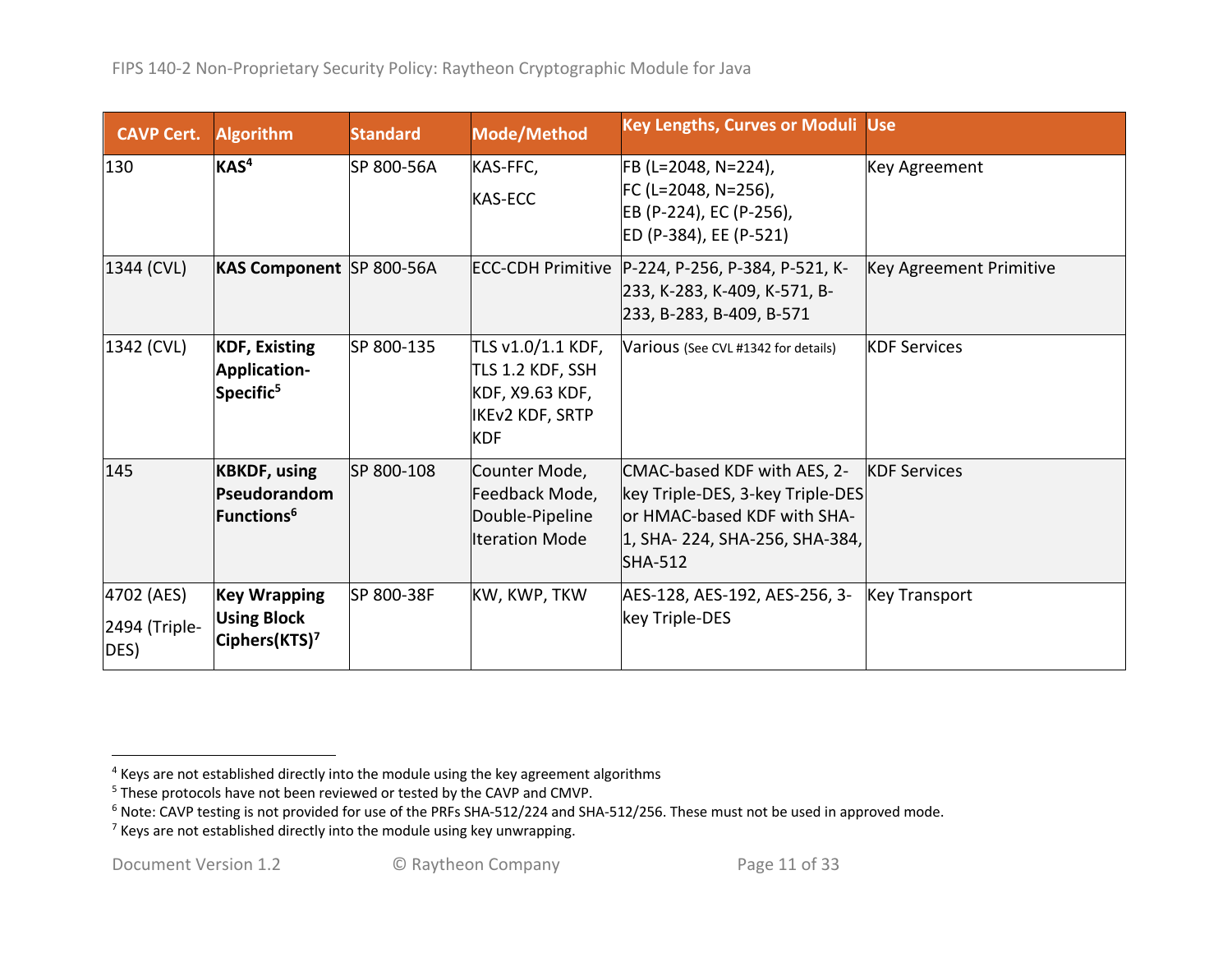| <b>CAVP Cert.</b>  | <b>Algorithm</b>    | <b>Standard</b>                        | Mode/Method                                                                            | <b>Key Lengths, Curves or Moduli Use</b>                                   |                                                                                                           |
|--------------------|---------------------|----------------------------------------|----------------------------------------------------------------------------------------|----------------------------------------------------------------------------|-----------------------------------------------------------------------------------------------------------|
| 2562<br>1345 (CVL) | <b>RSA</b>          | <b>FIPS 186-4</b><br><b>FIPS 186-2</b> | Padding from:<br>ANSI X9.31-1998<br><b>PKCS #1 v2.1 (PSS</b><br>and PKCS1.5)           | 1024, 1536, 2048, 3072, 4096<br>bits (1024, 1536, 4096 only for<br>SigVer) | Key Pair Generation, Signature<br>Generation, Signature<br>Verification, Component Test                   |
| 3849               | <b>SHS</b>          | <b>FIPS 180-4</b>                      | SHA-1,<br>SHA-224,<br>SHA-256,<br>SHA-384,<br>SHA-512,<br>SHA-512/224, SHA-<br>512/256 | N/A                                                                        | Digital Signature Generation,<br>Digital Signature Verification,<br>non-Digital Signature<br>Applications |
| 24                 | <b>SHA-3, SHAKE</b> | <b>FIPS 202</b>                        | SHA3-224,<br>SHA3-256,<br>SHA3-384,<br>SHA3-512,<br>SHAKE128,<br>SHAKE256              | N/A                                                                        | Digital Signature Generation,<br>Digital Signature Verification,<br>non-Digital Signature<br>Applications |
| 2494               | <b>Triple-DES</b>   | SP 800-67                              | ТЕСВ, ТСВС,<br><b>TCFB64, TCFB8,</b><br>TOFB, CTR                                      | $2$ -key <sup>8</sup> , 3-key <sup>9</sup>                                 | Encryption, Decryption                                                                                    |

**Table 3 – FIPS-Approved Algorithm Certificates**

 $82^{20}$  block limit is enforced by the module, encryption is disabled.

<sup>&</sup>lt;sup>9</sup> 3-key Triple-DES encryption must not be used for more than  $2^{32}$  blocks for any given key.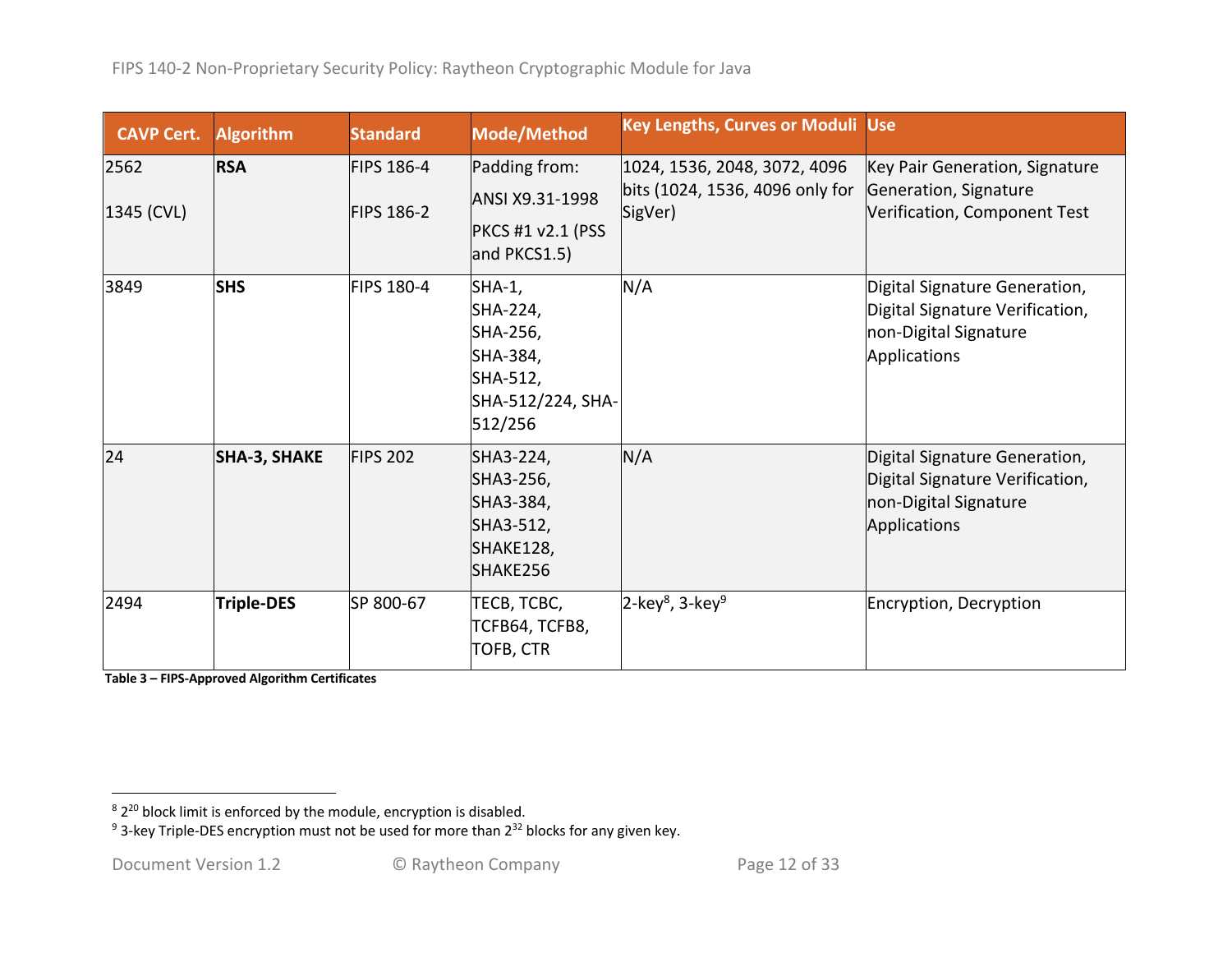The following Approved cryptographic algorithms were tested with vendor affirmation.

| <b>Algorithm</b>                                                                           | <b>IG Reference</b>                    | <b>Use</b>                                                                                                                        |
|--------------------------------------------------------------------------------------------|----------------------------------------|-----------------------------------------------------------------------------------------------------------------------------------|
| CKG using output from                                                                      | Vendor Affirmed IG [SP 800-133]        |                                                                                                                                   |
| <b>DRBG</b>                                                                                | G.13                                   | Section 6.1 (Asymmetric from DRBG)                                                                                                |
|                                                                                            |                                        | Section 7.1 (Symmetric from DRBG)                                                                                                 |
|                                                                                            |                                        | Using DRBG #1600                                                                                                                  |
| KAS <sup>10</sup> using SHA-512/224 or Vendor Affirmed IG [SP 800-56A-rev2]<br>SHA-512/256 | A.3                                    | Parameter sets/Key sizes: FB, FC, EB, EC, ED,<br>$E E^{11}$                                                                       |
|                                                                                            |                                        | Using CVL #1344                                                                                                                   |
| KDF, Password-Based                                                                        | Vendor Affirmed IG [SP 800-132]<br>D.6 | Options: PBKDF with Option 1a<br>Functions: HMAC-based KDF using SHA-1,<br>SHA-224, SHA-256, SHA-384, SHA-512<br>Using HMAC #3114 |
| <b>Key Wrapping Using RSA</b>                                                              | Vendor Affirmed IG [SP 800-56B]<br>D.4 | RSA-KEMS-KWS with, and without, key<br>confirmation<br>Key sizes: 2048, 3072 bits                                                 |
| <b>Key Transport Using RSA</b>                                                             | Vendor Affirmed IG [SP 800-56B]<br>D.4 | RSA-OAEP with, and without, key confirmation<br>Key sizes: 2048, 3072 bits                                                        |

**Table 4 – Approved Cryptographic Functions Tested with Vendor Affirmation**

 $10$  Keys are not directly established into the module using key agreement or transport techniques.

<sup>&</sup>lt;sup>11</sup> Note: HMAC SHA-512/224 must not be used with EE.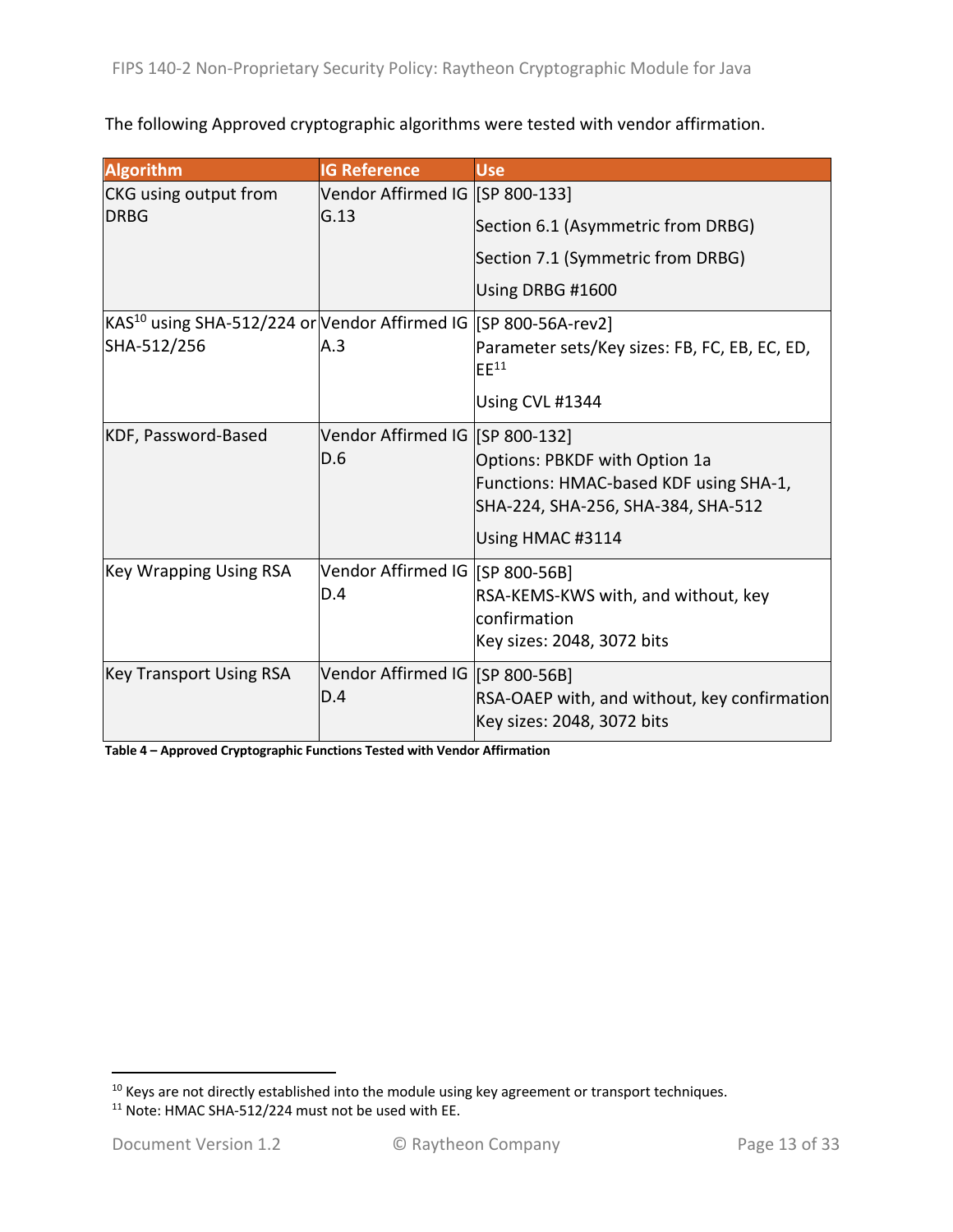### **2.1.5 Non-Approved Cryptographic Algorithms**

The module supports the following non-FIPS 140-2 approved but allowed algorithms that may be used in the Approved mode of operation.

| <b>Algorithm</b>                        | <b>Use</b>                                                                                                                                                                                                                                                  |
|-----------------------------------------|-------------------------------------------------------------------------------------------------------------------------------------------------------------------------------------------------------------------------------------------------------------|
| Non-SP 800-56A-rev2                     | IG D.8                                                                                                                                                                                                                                                      |
| Compliant DH                            | Diffie-Hellman 2048-bit key agreement primitive for use with<br>system-level key establishment; not used by the module to<br>establish keys within the module (key agreement; key<br>establishment methodology provides 112 bits of encryption<br>strength) |
| Non-SP 800-56B compliant RSA   [IG D.9] |                                                                                                                                                                                                                                                             |
| <b>Key Transport</b>                    | RSA may be used by a calling application as part of a key<br>encapsulation scheme.                                                                                                                                                                          |
|                                         | Key sizes: 2048 and 3072 bits                                                                                                                                                                                                                               |
| <b>MD5 within TLS</b>                   | IG D.2                                                                                                                                                                                                                                                      |

#### **Table 5 – Non-Approved but Allowed Cryptographic Algorithms**

#### **2.1.6 Non-Approved Mode of Operation**

The module supports a non-approved mode of operation. The algorithms listed in this section are not to be used by the operator in the FIPS Approved mode of operation.

| <b>Algorithm</b>                            | <b>Use</b>              |
|---------------------------------------------|-------------------------|
| AES (non-compliant <sup>12</sup> )          | Encryption, Decryption  |
| ARC4 (RC4)                                  | Encryption, Decryption  |
| <b>Blowfish</b>                             | Encryption, Decryption  |
| <b>Camellia</b>                             | Encryption, Decryption  |
| CAST5                                       | Encryption, Decryption  |
| <b>DES</b>                                  | Encryption, Decryption  |
| DSA (non-compliant <sup>13</sup> )          | Public Key Cryptography |
| <b>DSTU4145</b>                             | Public Key Cryptography |
| <b>ECDSA</b> (non-compliant <sup>14</sup> ) | Public Key Cryptography |
| <b>ElGamal</b>                              | Public Key Cryptography |
| GOST28147                                   | Encryption, Decryption  |
| GOST3410-1994                               | <b>Hashing</b>          |
| GOST3410-2001                               | <b>Hashing</b>          |

<sup>&</sup>lt;sup>12</sup> Support for additional modes of operation.

 $13$  Deterministic signature calculation, support for additional digests, and key sizes.

 $14$  Deterministic signature calculation, support for additional digests, and key sizes.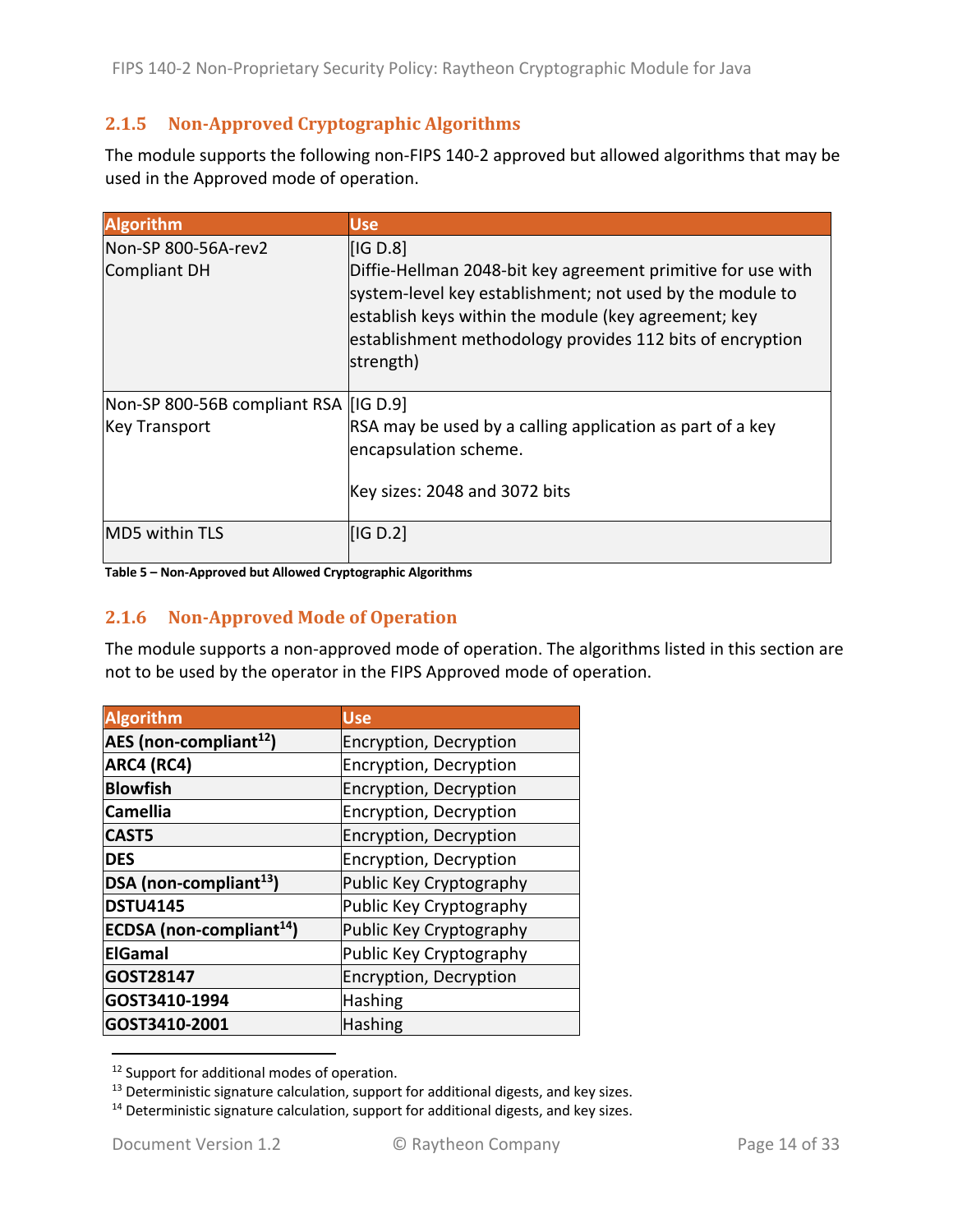| <b>Algorithm</b>                         | Use                             |
|------------------------------------------|---------------------------------|
| GOST3411                                 | Hashing                         |
| HMAC-GOST3411                            | Hashing                         |
| <b>IDEA</b>                              | Encryption, Decryption          |
| KAS (non-compliant <sup>15</sup> )       | <b>Key Agreement</b>            |
| KBKDF using SHA-512/224 or               | <b>KDF</b>                      |
| SHA-512/256 (non-compliant)              |                                 |
| MD5                                      | Hashing                         |
| <b>HMAC-MD5</b>                          | Hashing                         |
| <b>OpenSSL PBKDF</b>                     | <b>KDF</b>                      |
| PKCS#12 PBKDF                            | <b>KDF</b>                      |
| <b>PKCS#5 Scheme 1 PBKDF</b>             | <b>KDF</b>                      |
| RC <sub>2</sub>                          | Encryption, Decryption          |
| RIPEMD128                                | Hashing                         |
| HMAC-RIPEMD128                           | Hashing                         |
| RIPEMD-160                               | Hashing                         |
| HMAC-RIPEMD160                           | Hashing                         |
| RIPEMD256                                | Hashing                         |
| HMAC-RIPEMD256                           | Hashing                         |
| RIPEMD320                                | <b>Hashing</b>                  |
| HMAC-RIPEMD320                           | Hashing                         |
| <b>X9.31 PRNG</b>                        | <b>Random Number Generation</b> |
| RSA (non-compliant <sup>16</sup> )       | Public Key Cryptography         |
| RSA KTS (non-compliant <sup>17</sup> )   | Public Key Cryptography         |
| <b>SCrypt</b>                            | <b>KDF</b>                      |
| <b>SEED</b>                              | Encryption, Decryption          |
| <b>Serpent</b>                           | Encryption, Decryption          |
| <b>SipHash</b>                           | Hashing                         |
| <b>SHACAL-2</b>                          | Encryption, Decryption          |
| <b>TIGER</b>                             | Hashing                         |
| <b>HMAC-TIGER</b>                        | <b>Hashing</b>                  |
| TripleDES (non-compliant <sup>18</sup> ) | Encryption, Decryption          |
| <b>Twofish</b>                           | Encryption, Decryption          |
| <b>WHIRLPOOL</b>                         | Hashing                         |
| <b>HMAC-WHIRLPOOL</b>                    | Hashing                         |

**Table 6 – Non-Approved Cryptographic Functions for use in non-FIPS mode only**

<sup>&</sup>lt;sup>15</sup> Support for additional key sizes and the establishment of keys of less than 112 bits of security strength.

<sup>16</sup> Support for additional digests and signature formats, PKCS#1 1.5 key wrapping, support for additional key sizes.

<sup>&</sup>lt;sup>17</sup> Support for additional key sizes and the establishment of keys of less than 112 bits of security strength.

<sup>&</sup>lt;sup>18</sup> Support for additional modes of operation.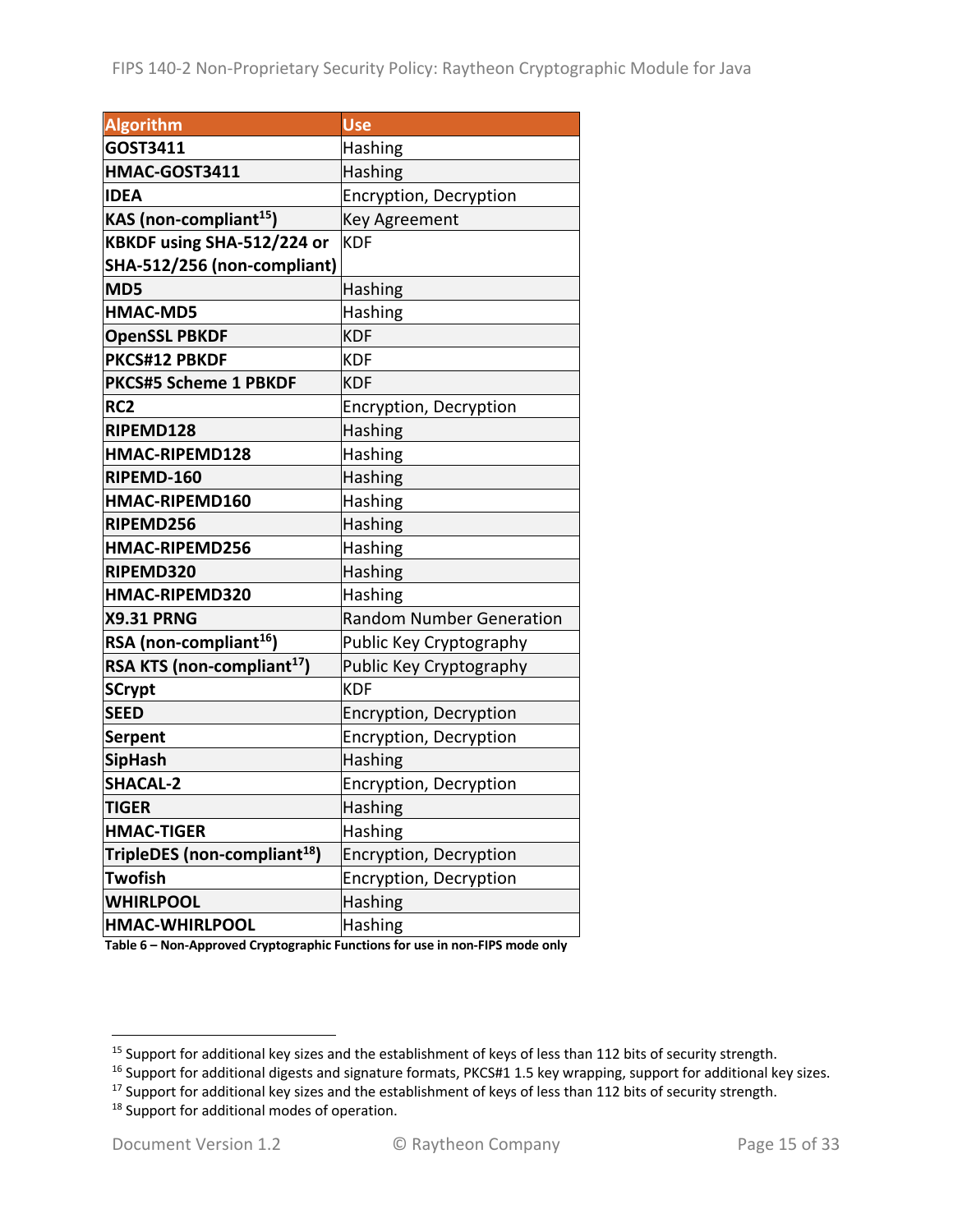#### **2.2 Critical Security Parameters and Public Keys**

#### **2.2.1 Critical Security Parameters**

#### The table below provides a complete list of Critical Security Parameters used within the module:

| <b>CSP</b>                                                     | <b>Description / Usage</b>                                                                                                |
|----------------------------------------------------------------|---------------------------------------------------------------------------------------------------------------------------|
| <b>AES Encryption Key</b>                                      | [FIPS-197, SP 800-56C, SP 800-38D, Addendum to SP 800-38A] AES (128/192/256)<br>encrypt key <sup>19</sup>                 |
| <b>AES Decryption Key</b>                                      | [FIPS-197, SP 800-56C, SP 800-38D, Addendum to SP 800-38A] AES (128/192/256)<br>decrypt key                               |
| <b>AES Authentication Key</b>                                  | [FIPS-197] AES (128/192/256) CMAC/GMAC key                                                                                |
| <b>AES Wrapping Key</b>                                        | [SP 800-38F] AES (128/192/256) key wrapping key                                                                           |
| DH Agreement key                                               | [SP 800-56A-rev2] Diffie-Hellman (>= 2048) private key agreement key                                                      |
| DRBG(CTR AES)                                                  | V (128 bits) and AES key (128/192/256), entropy input (length dependent on security<br>strength)                          |
| DRBG(CTR Triple-DES)                                           | V (64 bits) and Triple-DES key (192), entropy input (length dependent on security<br>strength)                            |
| DRBG(Hash)                                                     | V (440/888 bits) and C (440/888 bits), entropy input (length dependent on security<br>strength)                           |
| DRBG(HMAC)                                                     | V (160/224/256/384/512 bits) and Key (160/224/256/384/512 bits), entropy input<br>(length dependent on security strength) |
| DSA Signing Key                                                | [FIPS 186-4] DSA (2048/3072) signature generation key                                                                     |
| <b>EC Agreement Key</b>                                        | [SP 800-56A-rev2] EC (All NIST defined B, K, and P curves >= 224 bits) private key<br>agreement key                       |
| <b>EC Signing Key</b>                                          | [FIPS 186-4] ECDSA (All NIST defined B, K, and P curves >= 224 bits) signature<br>generation key                          |
| <b>HMAC Authentication Key</b>                                 | [FIPS 198-1] Keyed-Hash key (SHA-1, SHA-2). Key size determined by security strength<br>required (>= 112 bits)            |
| <b>IKEv2 Derivation Function</b><br>Secret Value               | [SP 800-135] Secret value used in construction of key for the specified IKEv2 PRF                                         |
| <b>PBKDF Secret Value</b>                                      | [SP 800-132] Secret value used in construction of Keyed-Hash key for the specified PRF                                    |
| RSA Signing Key                                                | [FIPS 186-4] RSA (>= 2048) signature generation key                                                                       |
| RSA Key Transport Key                                          | [SP 800-56B] RSA (>=2048) key transport (decryption) key                                                                  |
| SP 800-56A-rev2<br><b>Concatenation Derivation</b><br>Function | [SP 800-56A-rev2] Secret value used in construction of key for underlying PRF                                             |
|                                                                | SP 800-108 KDF Secret Value [SP 800-108] Secret value used in construction of key for the specified PRF                   |

<sup>&</sup>lt;sup>19</sup> The AES-GCM key and IV are generated randomly per IG A.5, and the Initialization Vector (IV) is a minimum of 96 bits. In the event module power is lost and restored, the consuming application must ensure that any of its AES-GCM keys used for encryption or decryption are re-distributed.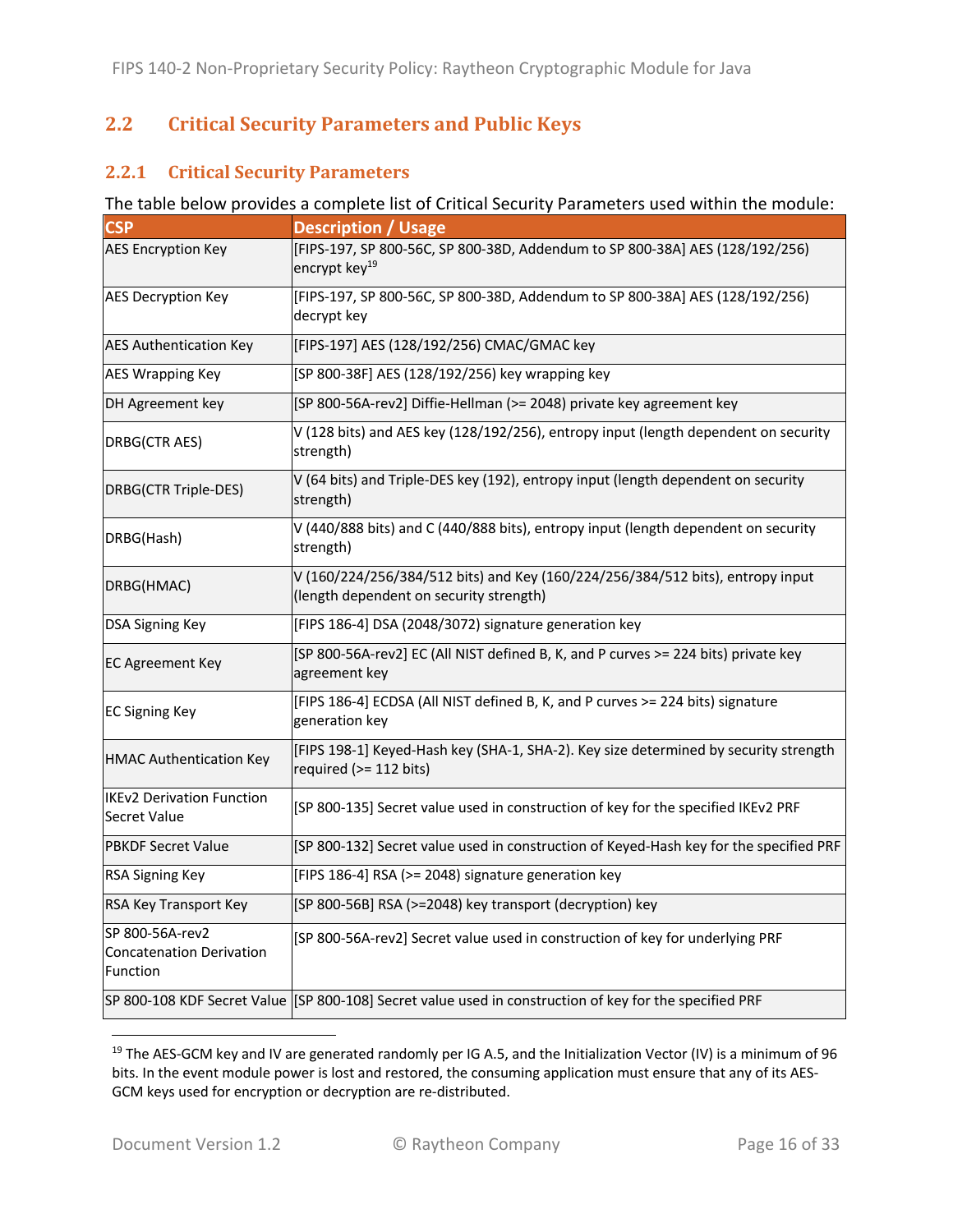| <b>CSP</b>                                       | <b>Description / Usage</b>                                                                             |
|--------------------------------------------------|--------------------------------------------------------------------------------------------------------|
| <b>SRTP Derivation Function</b><br>lSecret Value | [SP 800-135] Secret value used in construction of key for the specified SRTP PRF                       |
| ISSH Derivation Function<br><b>Secret Value</b>  | [SP 800-135] Secret value used in construction of key for the specified SSH PRF                        |
| <b>TLS KDF Secret Value</b>                      | [SP 800-135] Secret value used in construction of Keyed-Hash key for the specified TLS<br><b>PRF</b>   |
| Triple-DES Authentication<br>Key                 | [SP 800-67] Triple-DES (112/192) CMAC key                                                              |
| Triple-DES Encryption Key                        | [SP 800-67] Triple-DES (192) encryption key                                                            |
| Triple-DES Decryption Key                        | [SP 800-67] Triple-DES (128/192) decryption key                                                        |
| Triple-DES Wrapping Key                          | [SP 800-38F] Triple-DES (192 bits) key wrapping/unwrapping key, (128 unwrapping<br>only)               |
| X9.63 KDF Secret Value                           | [SP 800-135] Secret value used in construction of Keyed-Hash key for the specified<br><b>X9.63 PRF</b> |

**Table 7 – Critical Security Parameters**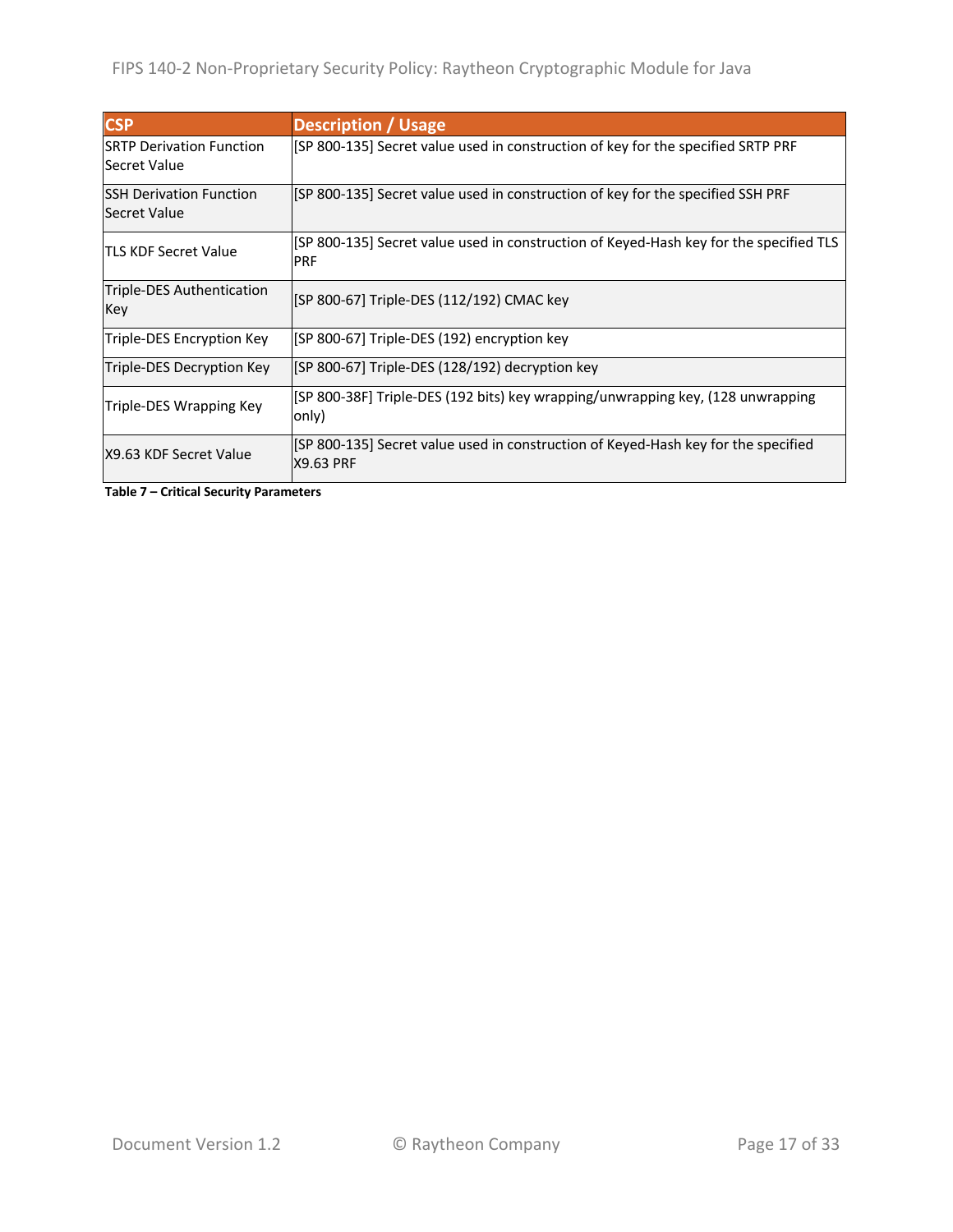FIPS 140-2 Non-Proprietary Security Policy: Raytheon Cryptographic Module for Java

### **2.2.2 Public Keys**

The table below provides a complete list of the public keys used within the module:

| <b>Public Key</b>            | <b>Description / Usage</b>                                                          |
|------------------------------|-------------------------------------------------------------------------------------|
| DH Agreement Key             | [SP 800-56A-rev2] Diffie-Hellman (>= 2048) public key agreement key                 |
| <b>DSA Verification Key</b>  | [FIPS 186-4] DSA (1024/2048/3072) signature verification key                        |
| <b>EC Agreement Key</b>      | [SP 800-56A-rev2] EC (All NIST defined B, K, and P curves) public key agreement key |
| <b>EC Verification Key</b>   | [FIPS 186-4] ECDSA (All NIST defined B, K, and P curves) signature verification key |
| <b>RSA Key Transport Key</b> | [SP 800-56B] RSA (>=2048) key transport (encryption) key                            |
| <b>RSA Verification Key</b>  | [FIPS 186-4] RSA (>= 1024) signature verification key                               |

**Table 8 – Public Keys**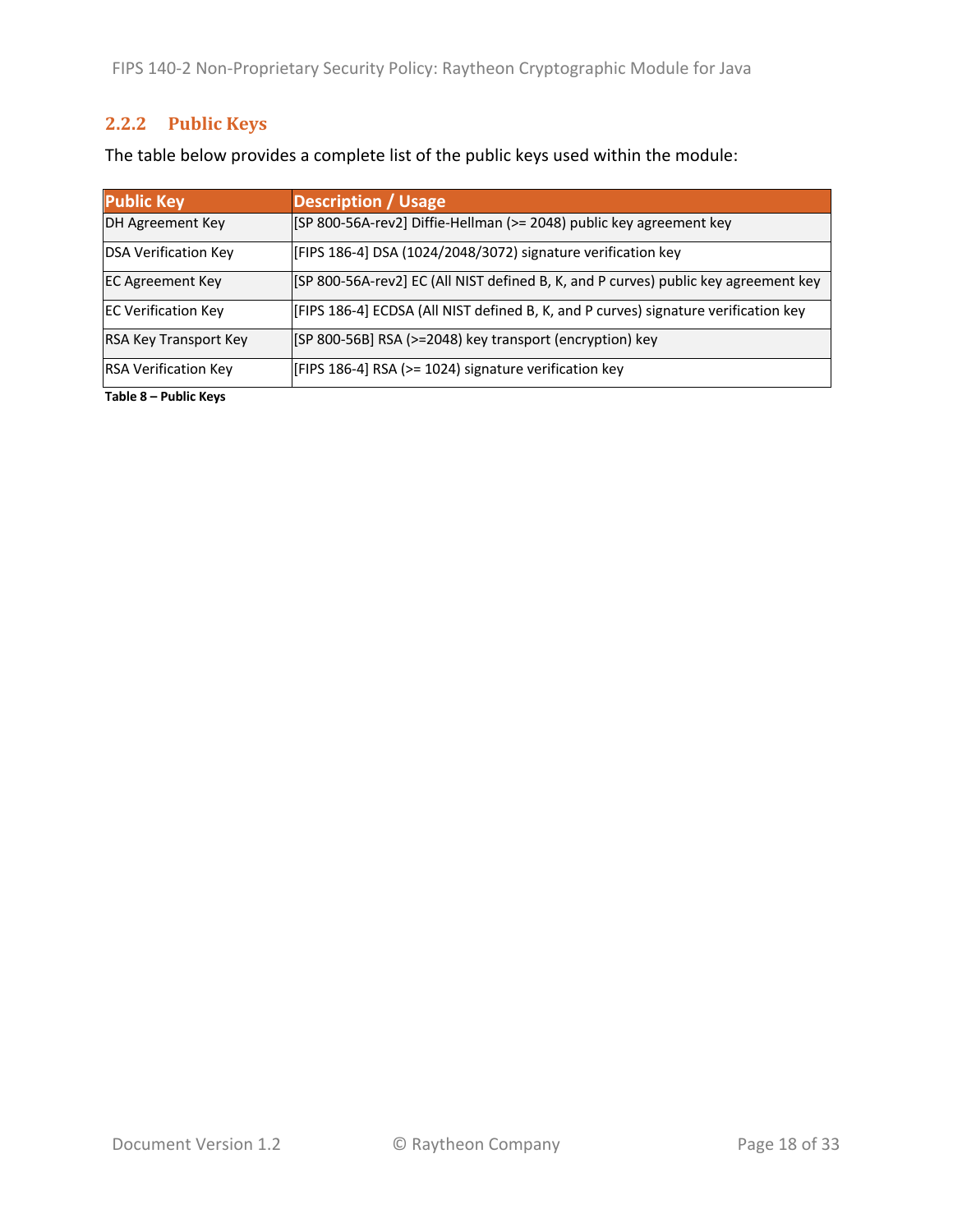FIPS 140-2 Non-Proprietary Security Policy: Raytheon Cryptographic Module for Java

#### **2.3 Module Interfaces**

The figure below shows the module's physical and logical block diagram:



**Figure 1 – Module Boundary and Interfaces Diagram**

The interfaces (ports) for the physical boundary include the Data/power port, WIFI / BT Transceiver, RF Transceiver, and LCD. When operational, the module does not transmit any information across these physical ports because it is a software cryptographic module. Therefore, the module's interfaces are purely logical and are provided through the Application Programming Interface (API) that a calling daemon can operate. The logical interfaces expose services that applications directly call, and the API provides functions that may be called by a referencing application (see Section 2.4 – Roles, Services, and Authentication for the list of available functions). The module distinguishes between logical interfaces by logically separating the information according to the defined API.

The API provided by the module is mapped onto the FIPS 140- 2 logical interfaces: data input, data output, control input, and status output. Each of the FIPS 140- 2 logical interfaces relates to the module's callable interface, as follows: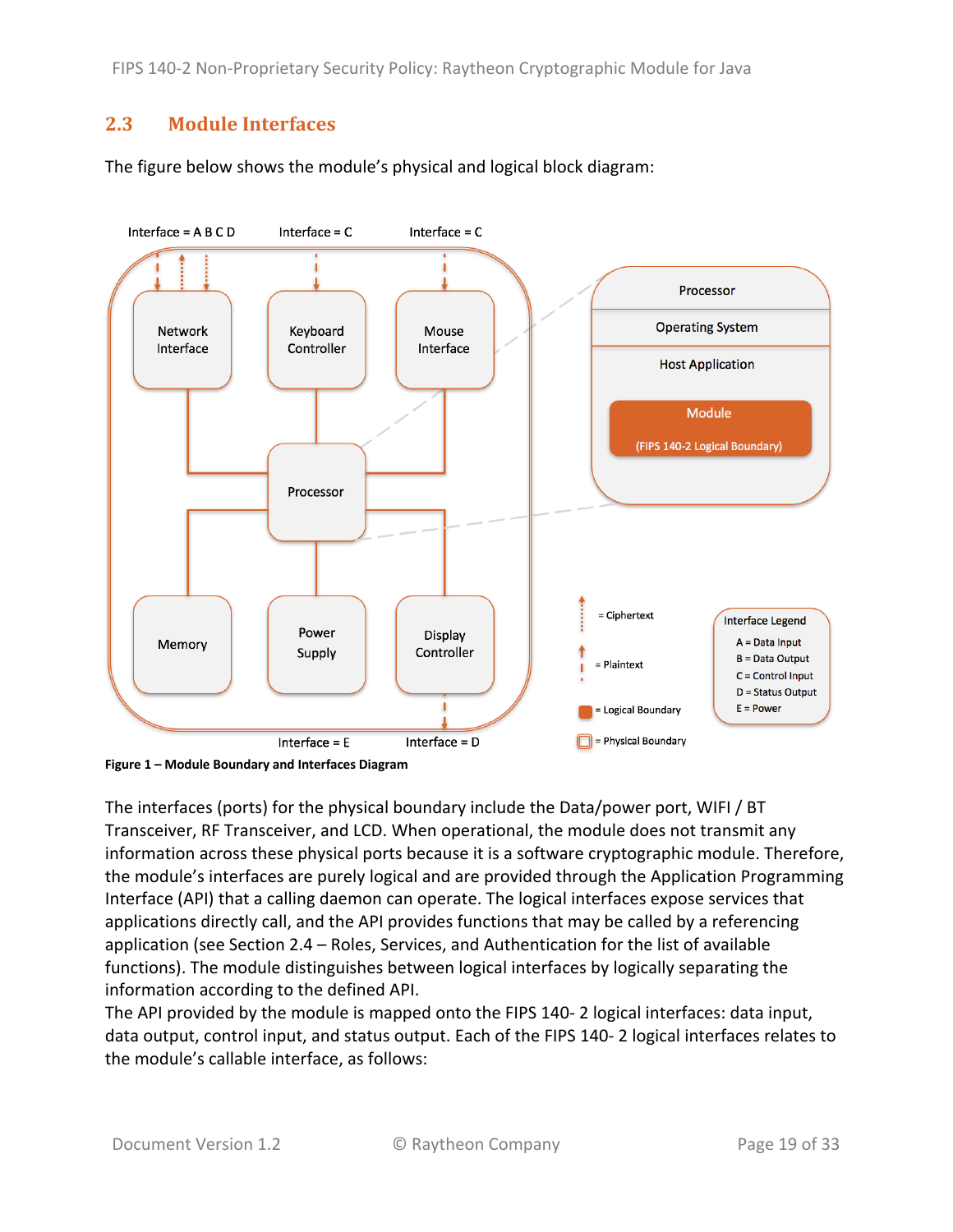| <b>FIPS 140-2 Interface Logical Interface</b> |                                                                 | <b>Module Physical Interface</b> |
|-----------------------------------------------|-----------------------------------------------------------------|----------------------------------|
| Data Input                                    | API input parameters - plaintext and/or                         | Network Interface                |
|                                               | ciphertext data                                                 |                                  |
| Data Output                                   | $API$ output parameters and return values $-$ Network Interface |                                  |
|                                               | plaintext and/or ciphertext data                                |                                  |
| Control Input                                 | API method calls- method calls, or input                        | Keyboard Interface, Mouse        |
|                                               | parameters, that specify commands and/or Interface              |                                  |
|                                               | control data used to control the operation                      |                                  |
|                                               | of the module                                                   |                                  |
| Status Output                                 | API output parameters and return/error                          | Display Controller, Network      |
|                                               | codes that provide status information used Interface            |                                  |
|                                               | to indicate the state of the module                             |                                  |
| Power                                         | None                                                            | Power Supply                     |

**Table 9 – Logical Interface / Physical Interface Mapping**

As shown in Figure 1 – Module Boundary and Interfaces Diagram and Table 11 – Module Services, Roles, and Descriptions, the output data path is provided by the data interfaces and is logically disconnected from processes performing key generation or zeroization. No key information will be output through the data output interface when the module zeroizes keys.

#### **2.4 Roles, Services, and Authentication**

#### **2.4.1 Assumption of Roles**

The module supports two distinct operator roles, User and Crypto Officer (CO). The cryptographic module implicitly maps the two roles to the services. A user is considered the owner of the thread that instantiates the module and, therefore, only one concurrent user is allowed.

The module does not support a Maintenance role or bypass capability. The module does not support authentication.

| Role       | <b>Role Description</b>                       | <b>Authentication Type</b>    |
|------------|-----------------------------------------------|-------------------------------|
| <b>ICO</b> | Crypto Officer – Powers on and off the module | $N/A -$ Authentication is not |
|            |                                               | a requirement for Level 1     |
| User       | User – The user of the complete API           | $N/A -$ Authentication is not |
|            |                                               | a requirement for Level 1     |

**Table 10 – Description of Roles**

#### **2.4.2 Services**

All services implemented by the module are listed in Table 11 – Module Services, Roles, and Descriptions. The second column provides a description of each service and availability to the Crypto Officer and User, in columns 3 and 4, respectively.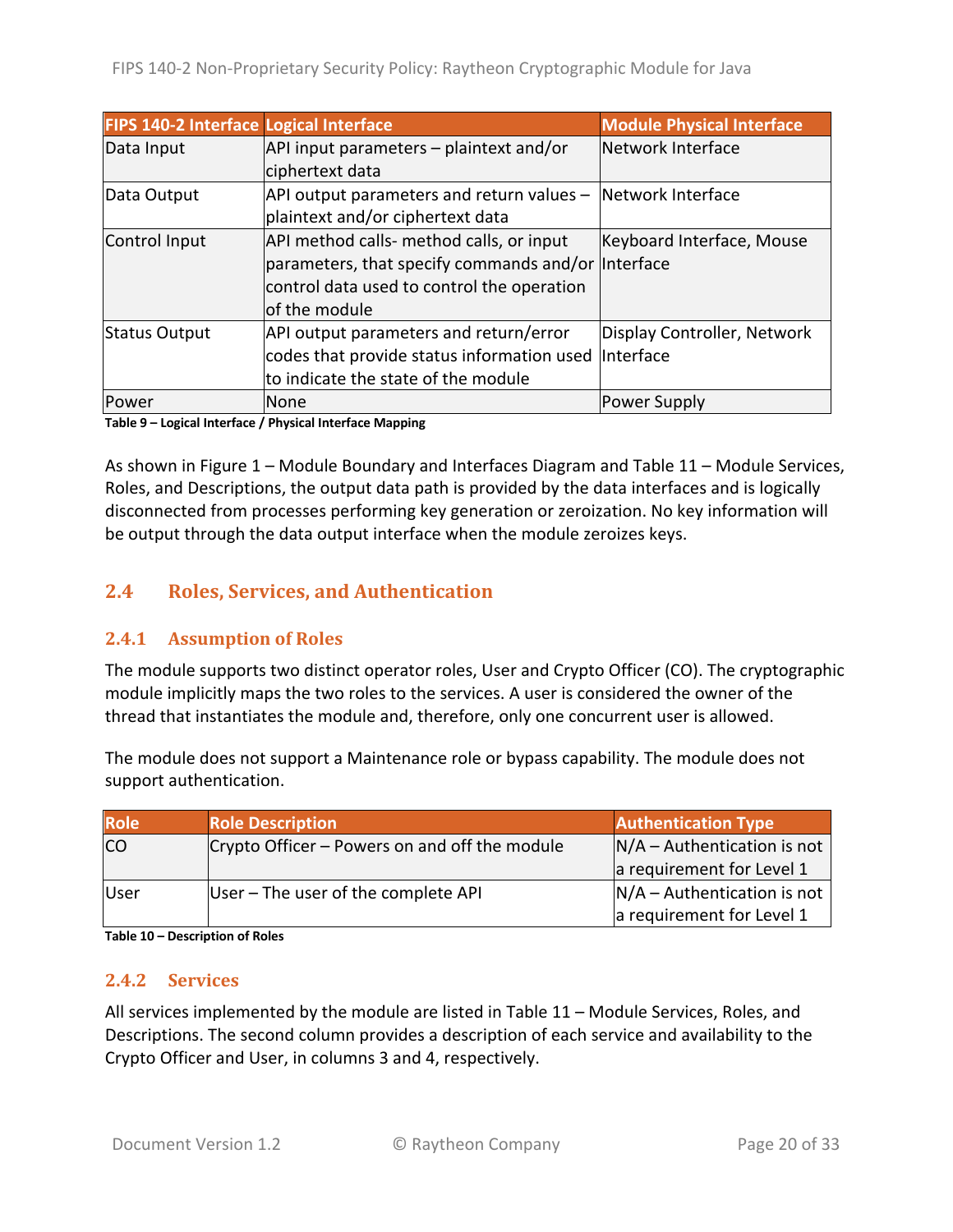| <b>Service</b>                                       | <b>Description</b>                                                                                                                                                                                    | CO | Us,<br>er    |
|------------------------------------------------------|-------------------------------------------------------------------------------------------------------------------------------------------------------------------------------------------------------|----|--------------|
| Initialize Module and<br>Run Self-Tests on<br>Demand | The JRE will call the static constructor for self-tests on module<br>initialization.                                                                                                                  | X  |              |
| <b>Show Status</b>                                   | A user can call FipsStatus. IsReady() at any time to determine if<br>the module is ready.<br>CryptoServicesRegistrar.IsInApprovedOnlyMode() can be called to<br>determine the FIPS mode of operation. |    | $\mathsf{X}$ |
| Zeroize / Power-off                                  | The module uses the JVM garbage collector on thread<br>termination.                                                                                                                                   |    | X            |
| Data Encryption                                      | Used to encrypt data.                                                                                                                                                                                 |    | X            |
| Data Decryption                                      | Used to decrypt data.                                                                                                                                                                                 |    | X            |
| <b>MAC Calculation</b>                               | Used to calculate data integrity codes with CMAC.                                                                                                                                                     |    | X            |
| Signature<br>Authentication                          | Used to generate signatures (DSA, ECDSA, RSA).                                                                                                                                                        |    | $\mathsf{X}$ |
| <b>Signature Verification</b>                        | Used to verify digital signatures.                                                                                                                                                                    |    | X            |
| DRBG (SP800-90A)<br>output                           | Used for random number, IV and key generation.                                                                                                                                                        |    | X            |
| <b>Message Hashing</b>                               | Used to generate a SHA-1, SHA-2, or SHA-3 message digest,<br><b>SHAKE output.</b>                                                                                                                     |    | $\mathsf{X}$ |
| <b>Keyed Message</b><br>Hashing                      | Used to calculate data integrity codes with HMAC.                                                                                                                                                     |    | $\mathsf{X}$ |
| <b>TLS Key Derivation</b><br>Function                | (secret input) (outputs secret) Used to calculate a value suitable<br>to be used for a master secret in TLS from a pre-master secret<br>and additional input.                                         |    | $\mathsf{X}$ |
| SP 800-108 KDF                                       | (secret input) (outputs secret) Used to calculate a value suitable<br>to be used for a secret key from an input secret and additional<br>input.                                                       |    | X.           |
| <b>SSH Derivation</b><br>Function                    | (secret input) (outputs secret) Used to calculate a value suitable<br>to be used for a secret key from an input secret and additional<br>input.                                                       |    | X.           |
| X9.63 Derivation<br>Function                         | (secret input) (outputs secret) Used to calculate a value suitable<br>to be used for a secret key from an input secret and additional<br>input.                                                       |    | $\mathsf{X}$ |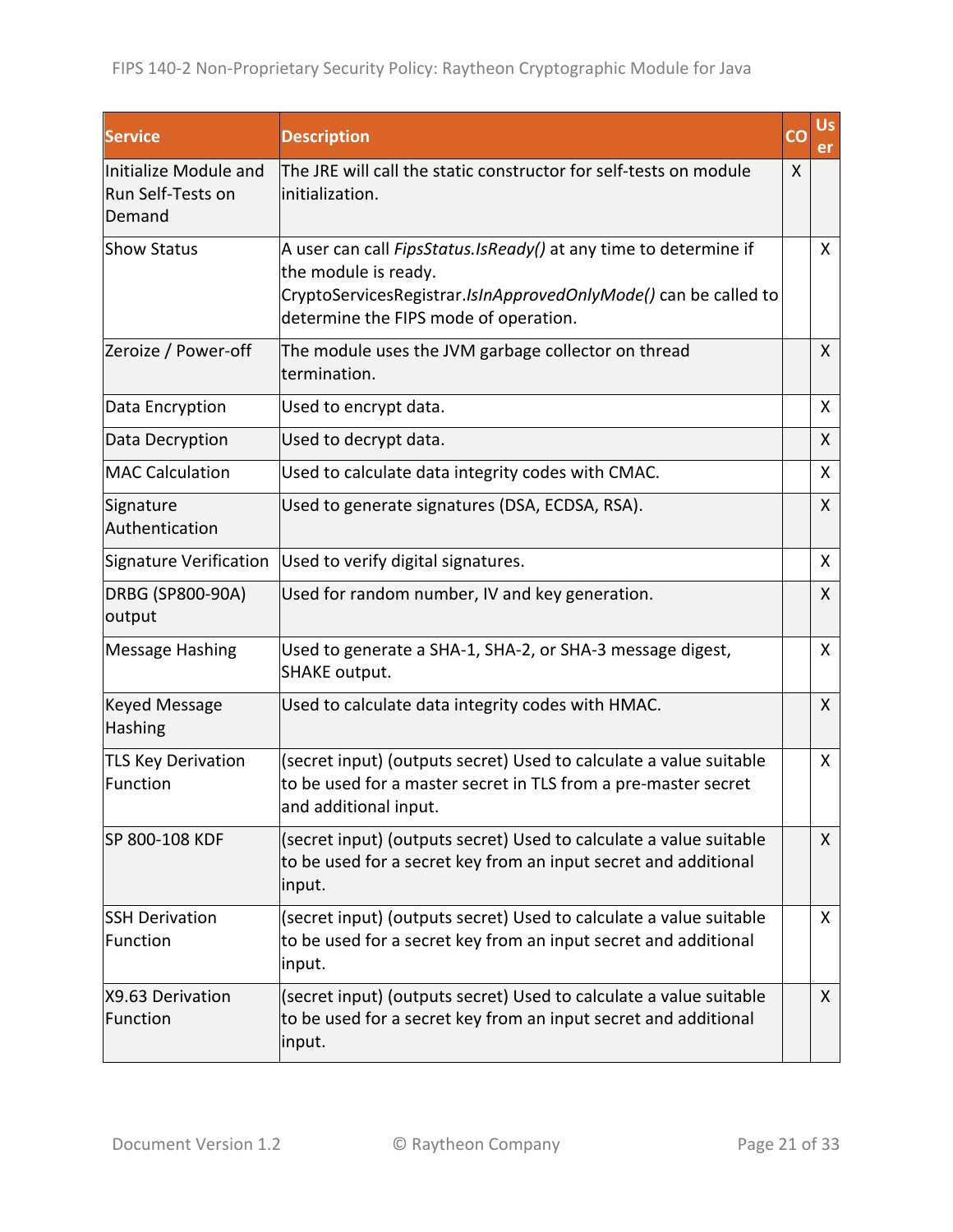| <b>Service</b>                                                  | <b>Description</b>                                                                                                                              | Us<br>er     |
|-----------------------------------------------------------------|-------------------------------------------------------------------------------------------------------------------------------------------------|--------------|
| lSP 800-56A-rev2<br>Concatenation<br><b>Derivation Function</b> | (secret input) (outputs secret) Used to calculate a value suitable<br>to be used for a secret key from an input secret and additional<br>input. | $\mathsf{X}$ |
| lIKEv2 Derivation<br>lFunction                                  | (secret input) (outputs secret) Used to calculate a value suitable<br>to be used for a secret key from an input secret and additional<br>input. | X            |
| <b>SRTP Derivation</b><br>lFunction                             | (secret input) (outputs secret) Used to calculate a value suitable<br>to be used for a secret key from an input secret and additional<br>input. | X            |
| IPBKDF                                                          | (secret input) (outputs secret) Used to generate a key using an<br>encoding of a password and an additional function such as a<br>message hash. | X            |
| Key Agreement<br><b>Schemes</b>                                 | Used to calculate key agreement values (SP 800-56A, Diffie-<br>Hellman).                                                                        | X            |
| Key Wrapping                                                    | Used to encrypt a key value. (RSA, AES, Triple-DES)                                                                                             | X            |
| <b>Key Unwrapping</b>                                           | Used to decrypt a key value. (RSA, AES, Triple-DES)                                                                                             | X            |
| INDRNG Callback                                                 | Gathers entropy in a passive manner from a user-provided<br>function.                                                                           | $\mathsf{X}$ |
| Utility                                                         | Miscellaneous utility functions, does not access CSPs.                                                                                          | X            |

**Table 11 – Module Services, Roles, and Descriptions**

Note: The module services are the same in the approved and non-approved modes of operation. The only difference is the function(s) used (approved/allowed or non-approved/non-allowed).

Services in the module are accessed via the public APIs of the Jar file. The ability of a thread to invoke non-approved services depends on whether it has been registered with the module as approved mode only. In approved only mode no non-approved services are accessible. In the presence of a Java SecurityManager approved mode services specific to a context, such as DSA and ECDSA for use in TLS, require specific permissions to be configured in the JVM configuration by the Cryptographic Officer or User.

In the absence of a Java SecurityManager specific services related to protocols such as TLS are available, however must only be used in relation to those protocols.

Table 12 – CSP Access Rights within Services defines the relationship between access to CSPs and the different module services. The modes of access shown in the table are defined as:

**G** = Generate: The module generates the CSP.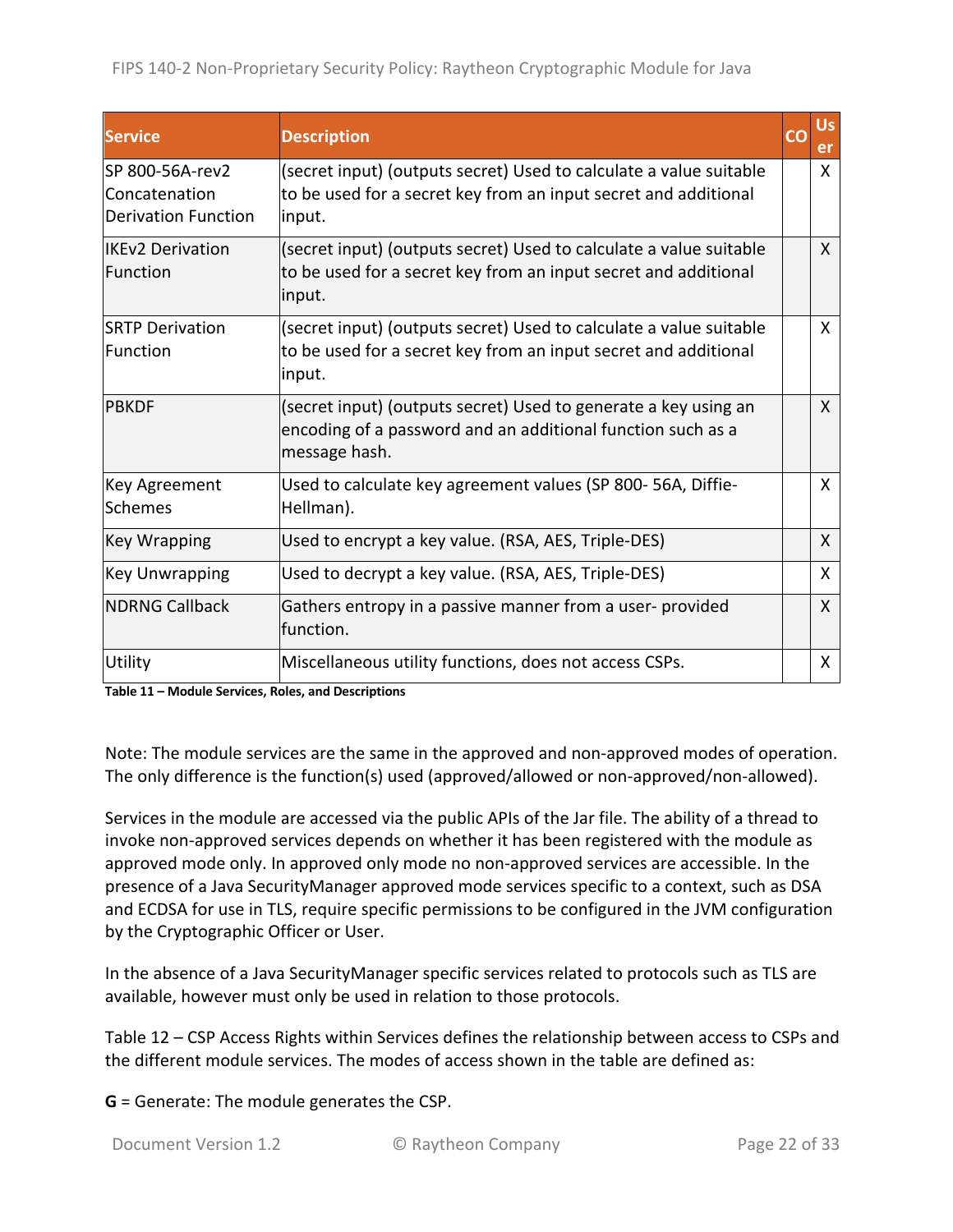**R** = Read: The module reads the CSP. The read access is typically performed before the module uses the CSP.

**E** = Execute: The module executes using the CSP.

**W** = Write: The module writes the CSP. The write access is typically performed after a CSP is imported into the module, when the module generates a CSP, or when the module overwrites an existing CSP.

**Z** = Zeroize: The module zeroizes the CSP.

|                                                      | <b>CSPs</b>     |         |                  |                 |                  |                   |                  |                          |                 |                 |
|------------------------------------------------------|-----------------|---------|------------------|-----------------|------------------|-------------------|------------------|--------------------------|-----------------|-----------------|
| <b>Service</b>                                       | <b>AES Keys</b> | DH Keys | <b>DRBG Keys</b> | <b>DSA Keys</b> | EC Agreement Key | <b>ECDSA Keys</b> | <b>HMAC Keys</b> | <b>KDF Secret Values</b> | <b>RSA Keys</b> | Triple-DES Keys |
| Initialize Module and<br>Run Self-Tests on<br>Demand |                 |         |                  |                 |                  |                   |                  |                          |                 |                 |
| <b>Show Status</b>                                   |                 |         |                  |                 |                  |                   |                  |                          |                 |                 |
| Zeroize / Power-off                                  | $\mathsf{Z}$    | Z       | $\mathsf{Z}$     | $\mathsf{Z}$    | $\mathsf{Z}$     | Z                 | $\mathsf{Z}$     |                          | Z               | Z               |
| Data Encryption                                      | ${\sf R}$       |         |                  |                 |                  |                   |                  |                          |                 | R               |
| Data Decryption                                      | ${\sf R}$       |         |                  |                 |                  |                   |                  |                          |                 | $\mathsf{R}$    |
| <b>MAC Calculation</b>                               | ${\sf R}$       |         |                  |                 |                  |                   | $\mathsf{R}$     |                          |                 | R               |
| Signature<br>Authentication                          |                 |         |                  | ${\sf R}$       |                  | $\sf R$           |                  |                          | $\mathsf{R}$    |                 |
| <b>Signature Verification</b>                        |                 |         |                  | $\mathsf R$     |                  | $\mathsf R$       |                  |                          | $\mathsf{R}$    |                 |
| DRBG (SP800-90A)<br>output                           | G               | G       | G, R             | G               | G                | G                 | G                |                          | G               | G               |
| <b>Message Hashing</b>                               |                 |         |                  |                 |                  |                   |                  |                          |                 |                 |
| <b>Keyed Message</b><br>Hashing                      |                 |         |                  |                 |                  |                   | ${\sf R}$        |                          |                 |                 |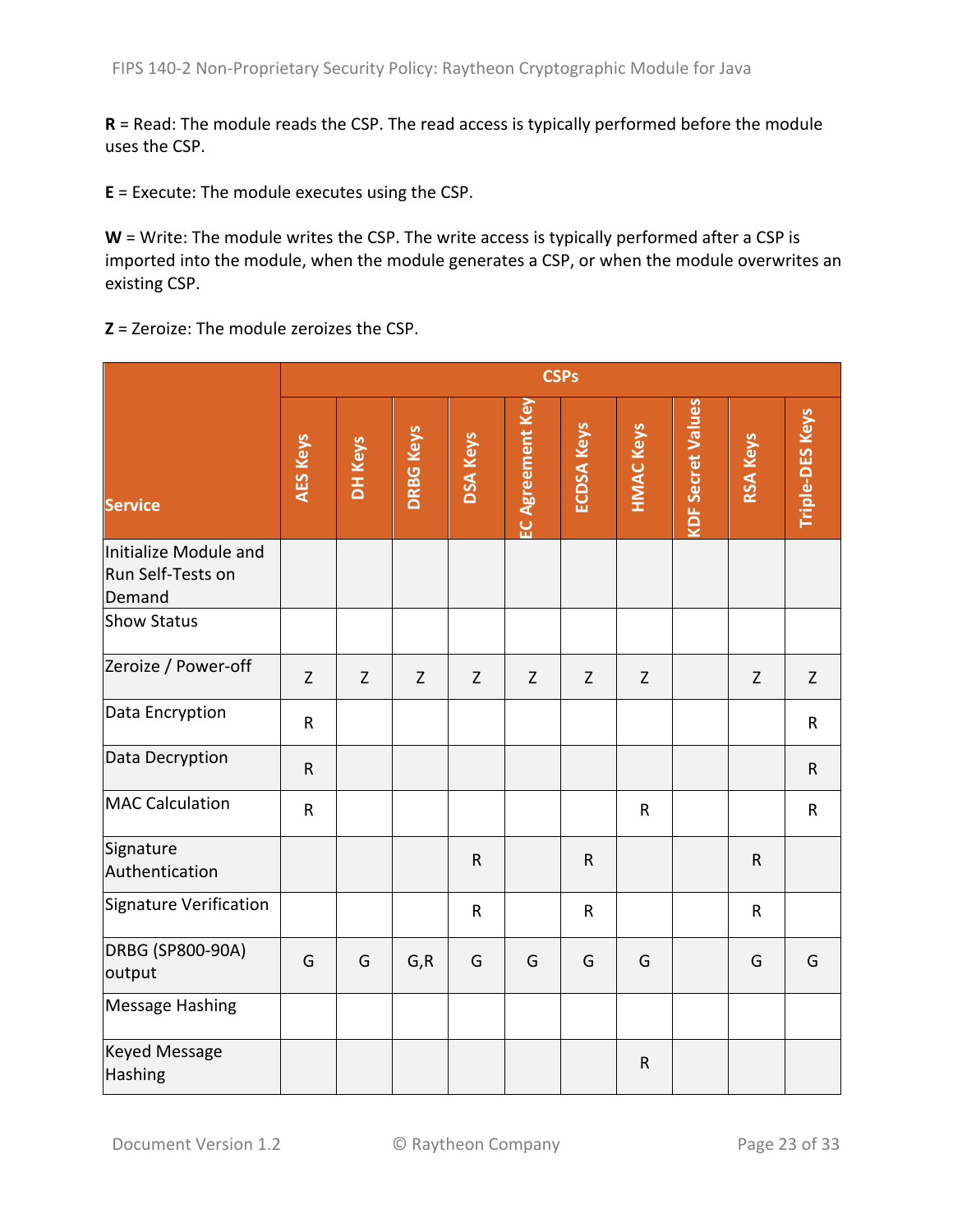|                                                                | <b>CSPs</b> |         |                  |                 |                         |                   |                  |                          |                 |                 |
|----------------------------------------------------------------|-------------|---------|------------------|-----------------|-------------------------|-------------------|------------------|--------------------------|-----------------|-----------------|
| <b>Service</b>                                                 | AES Keys    | DH Keys | <b>DRBG Keys</b> | <b>DSA Keys</b> | <b>EC Agreement Key</b> | <b>ECDSA Keys</b> | <b>HMAC Keys</b> | <b>KDF Secret Values</b> | <b>RSA Keys</b> | Triple-DES Keys |
| <b>TLS Key Derivation</b><br>Function                          |             |         |                  |                 |                         |                   |                  | ${\sf R}$                |                 |                 |
| SP 800-108 KDF                                                 |             |         |                  |                 |                         |                   |                  | $\mathsf{R}$             |                 |                 |
| <b>SSH Derivation</b><br>Function                              |             |         |                  |                 |                         |                   |                  | $\mathsf{R}$             |                 |                 |
| X9.63 Derivation<br>Function                                   |             |         |                  |                 |                         |                   |                  | ${\sf R}$                |                 |                 |
| SP 800-56A-rev2<br>Concatenation<br><b>Derivation Function</b> |             |         |                  |                 |                         |                   |                  | ${\sf R}$                |                 |                 |
| <b>IKEv2 Derivation</b><br>Function                            |             |         |                  |                 |                         |                   |                  | $\mathsf{R}$             |                 |                 |
| <b>SRTP Derivation</b><br>Function                             |             |         |                  |                 |                         |                   |                  | $\mathsf{R}$             |                 |                 |
| <b>PBKDF</b>                                                   |             |         |                  |                 |                         |                   | G, R             |                          |                 |                 |
| Key Agreement<br><b>Schemes</b>                                | G           | R       |                  |                 | $\mathsf{R}$            |                   | $\mathsf{R}$     |                          | R               | G               |
| Key<br>Wrapping/Transport<br>(RSA, AES,<br>Triple-DES)         | ${\sf R}$   |         |                  |                 |                         |                   | ${\sf R}$        |                          | ${\sf R}$       | ${\sf R}$       |
| Key Unwrapping (RSA,<br>AES,<br>Triple-DES)                    | R           |         |                  |                 |                         |                   | ${\sf R}$        |                          | ${\sf R}$       | $\mathsf R$     |
| <b>NDRNG Callback</b>                                          |             |         | G                |                 |                         |                   |                  |                          |                 |                 |
| Utility                                                        |             |         |                  |                 |                         |                   |                  |                          |                 |                 |

**Table 12 – CSP Access Rights within Services**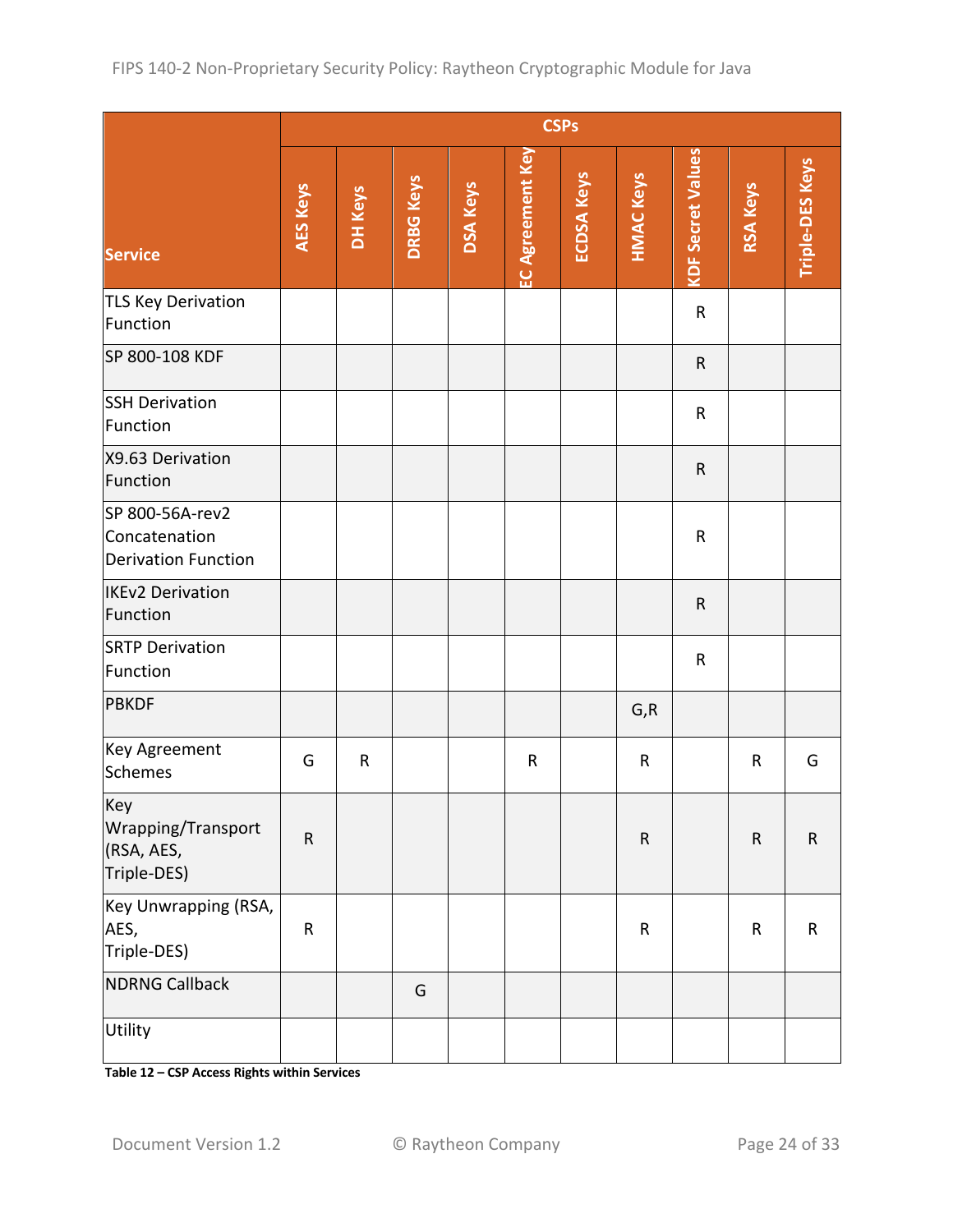### **2.5 Physical Security**

The module is a software-only module and does not have physical security mechanisms.

#### **2.6 Operational Environment**

The module operates in a modifiable operational environment under the FIPS 140-2 definitions.

The module runs on a GPC running one of the operating systems specified in the approved operational environment list in this section. Each approved operating system manages processes and threads in a logically separated manner. The module's user is considered the owner of the calling application that instantiates the module within the process space of the Java Virtual Machine.

The module optionally uses the Java Security Manager and starts in FIPS-approved mode by default when used with the Java Security Manager. When the Module is not used within the context of the Java Security Manager, it will start by default in the non-FIPS-approved mode.

The module was tested on the following platforms:

• CentOS 6 and OpenJDK 1.7 running on HP ProLiant DL360 G7 Server

The cryptographic module is also supported on the following operating environments for which operational testing and algorithm testing was not performed:

- RHEL 7
- Windows 2016

Compliance is maintained for other versions of the respective operating system family where the binary is unchanged. No claim can be made as to the correct operation of the module or the security strengths of the generated keys when ported to an operational environment which is not listed on the validation certificate.

The GPC(s) used during testing met Federal Communications Commission (FCC) FCC Electromagnetic Interference (EMI) and Electromagnetic Compatibility (EMC) requirements for business use as defined by 47 Code of Federal Regulations, Part15, Subpart B. FIPS 140-2 validation compliance is maintained when the module is operated on other versions of the GPOS running in single user mode, assuming that the requirements outlined in NIST IG G.5 are met.

#### **2.6.1 Use of External RNG**

The module makes use of the JVM's configured SecureRandom entropy source to provide entropy when required. The module will request entropy as appropriate to the security strength and seeding configuration for the DRBG that is using it. In approved mode the minimum amount of entropy that would be requested is 112 bits with a larger minimum being set if the security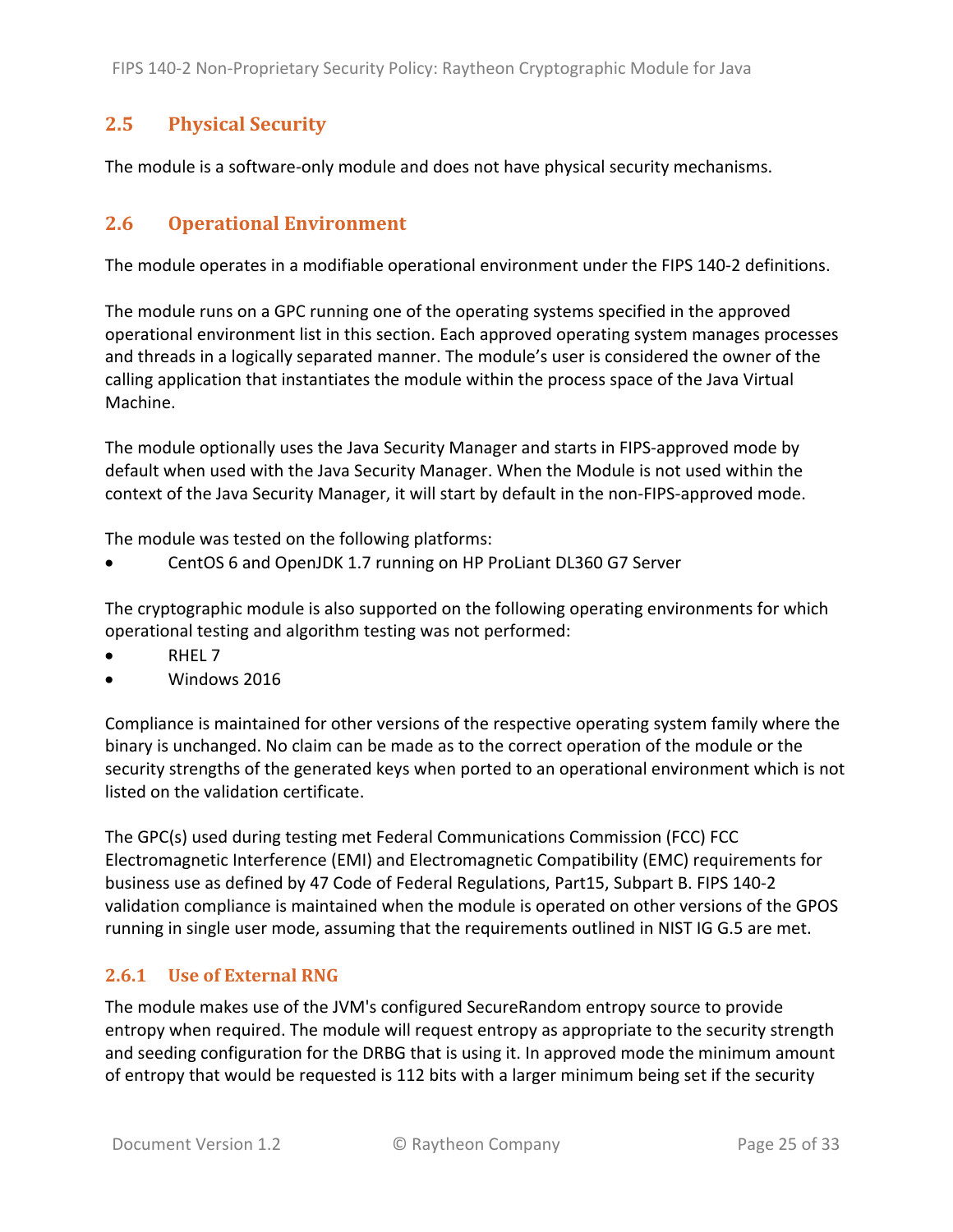strength of the operation requires it. The module will wait until the *SecureRandom.generateSeed()* returns the requested amount of entropy, blocking if necessary.

### **2.7 Self-Tests**

Each time the module is powered up, it tests that the cryptographic algorithms still operate correctly and that sensitive data have not been damaged. Power-up self–tests are available on demand by power cycling the module.

On power-up or reset, the module performs the self-tests that are described in Table 13 – Power-Up Self-Tests. All KATs must be completed successfully prior to any other use of cryptography by the module. If one of the KATs fails, the module enters the Self-Test Failure error state. The module will output a detailed error message when *FipsStatus.isReady()* is called. The error state can only be cleared by reloading the module and calling *FipsStatus.isReady()* again to confirm successful completion of the KATs.

| <b>Test Target</b>       | <b>Description</b>                                              |
|--------------------------|-----------------------------------------------------------------|
| Software Integrity Check | HMAC-SHA256                                                     |
| <b>AES</b>               | <b>KATs: Encryption, Decryption</b>                             |
|                          | Modes: ECB                                                      |
|                          | Key sizes: 128 bits                                             |
| <b>CCM</b>               | <b>KATs: Generation, Verification</b>                           |
|                          | Key sizes: 128 bits                                             |
| <b>AES-CMAC</b>          | <b>KATs: Generation, Verification</b>                           |
|                          | Key sizes: AES with 128 bits                                    |
| <b>FFC KAS</b>           | KATs: Per IG 9.6 - Primitive "Z" Computation Parameter Sets/Key |
|                          | sizes: FB                                                       |
| <b>DRBG</b>              | KATs: HASH_DRBG, HMAC_DRBG, CTR_DRBG                            |
|                          | Security Strengths: 256 bits                                    |
| <b>DSA</b>               | KAT: Signature Generation, Signature Verification               |
|                          | Key sizes: 2048 bits                                            |
| <b>ECDSA</b>             | KAT: Signature Generation, Signature Verification Curves/Key    |
|                          | sizes: P-256                                                    |
| GCM/GMAC                 | <b>KATs: Generation, Verification</b>                           |
|                          | Key sizes: 128 bits                                             |
| <b>HMAC</b>              | <b>KATs: Generation, Verification</b>                           |
|                          | SHA sizes: SHA-1, SHA-224, SHA-256, SHA-384, SHA-512, SHA-      |
|                          | 512/224, SHA-512/256                                            |
| <b>ECC KAS</b>           | KATs: Per IG 9.6 - Primitive "Z" Computation                    |
|                          | Parameter Sets/Key sizes: FB                                    |

#### **2.7.1 Power-Up Self-Tests**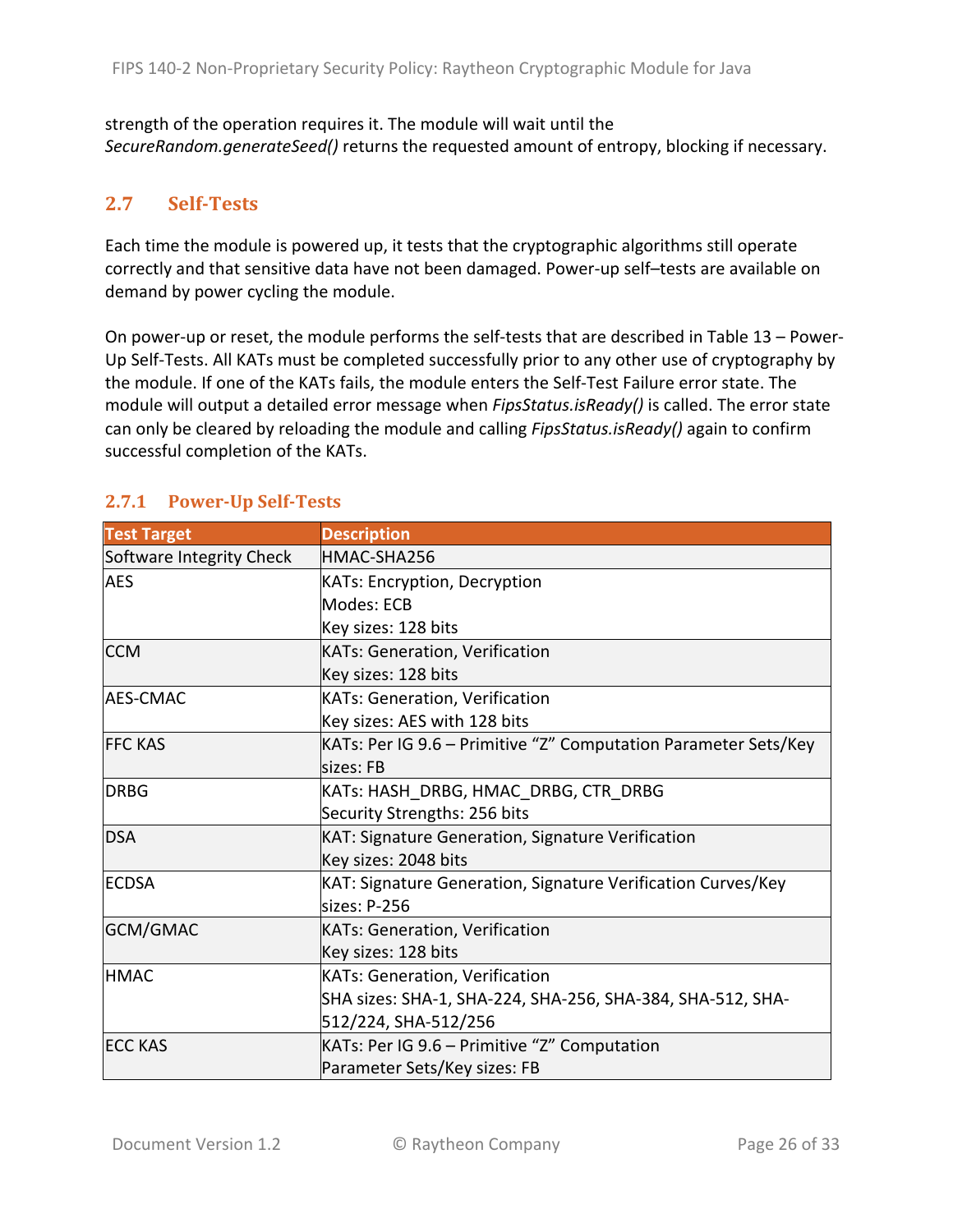| <b>Test Target</b>             | <b>Description</b>                                           |
|--------------------------------|--------------------------------------------------------------|
| <b>RSA</b>                     | <b>KATs: Signature Generation, Signature Verification</b>    |
|                                | Key sizes: 2048 bits                                         |
| <b>SHS</b>                     | <b>KATs: Output Verification</b>                             |
|                                | SHA sizes: SHA-1, SHA-224, SHA-256, SHA-384, SHA-512, SHA-   |
|                                | 512/224, SHA-512/256, SHA3-224, SHA3-256, SHA3-384, SHA3-512 |
| Triple-DES                     | <b>KATs: Encryption, Decryption</b>                          |
|                                | Modes: TECB                                                  |
|                                | Key sizes: 3-Key                                             |
| Triple-DES-CMAC                | <b>KATs: Generation, Verification</b>                        |
|                                | Key sizes: 3-Key                                             |
| <b>Extendable-Output</b>       | <b>KATs: Output Verification</b>                             |
| functions (XOF)                | XOFs: SHAKE128, SHAKE256                                     |
| <b>Key Agreement Using RSA</b> | KATs: SP 800-56B specific KATs per IG D.4                    |
|                                | Key sizes: 2048 bits                                         |
| <b>Key Transport Using RSA</b> | KATs: SP 800-56B specific KATs per IG D.4                    |
|                                | Key sizes: 2048 bits                                         |

**Table 13 – Power-Up Self-Tests**

#### **2.7.2 Conditional Self-Tests**

The module implements the following conditional self-tests upon key generation, or random number generation (respectively):

| <b>Test Target</b>        | <b>Description</b>                                           |
|---------------------------|--------------------------------------------------------------|
| <b>NDRNG</b>              | NDRNG Continuous Test performed when a random value          |
|                           | is requested from the NDRNG.                                 |
| DН                        | DH Pairwise Consistency Test performed on every DH key       |
|                           | pair generation.                                             |
| <b>DRBG</b>               | DRBG Continuous Test performed when a random value           |
|                           | is requested from the DRBG.                                  |
| <b>DSA</b>                | DSA Pairwise Consistency Test performed on every DSA         |
|                           | key pair generation.                                         |
| <b>ECDSA</b>              | <b>ECDSA Pairwise Consistency Test performed on every EC</b> |
|                           | key pair generation.                                         |
| <b>RSA</b>                | RSA Pairwise Consistency Test performed on every RSA         |
|                           | key pair generation.                                         |
| <b>DRBG Health Checks</b> | Performed conditionally on DRBG, per SP 800-90A              |
|                           | Section 11.3. Required per IG C.1.                           |
| SP 800-56A Assurances     | Performed conditionally per SP 800-56A Sections 5.5.2,       |
|                           | $5.6.2$ , and/or 5.6.3. Required per IG 9.6.                 |

**Table 14 – Conditional Self-Tests**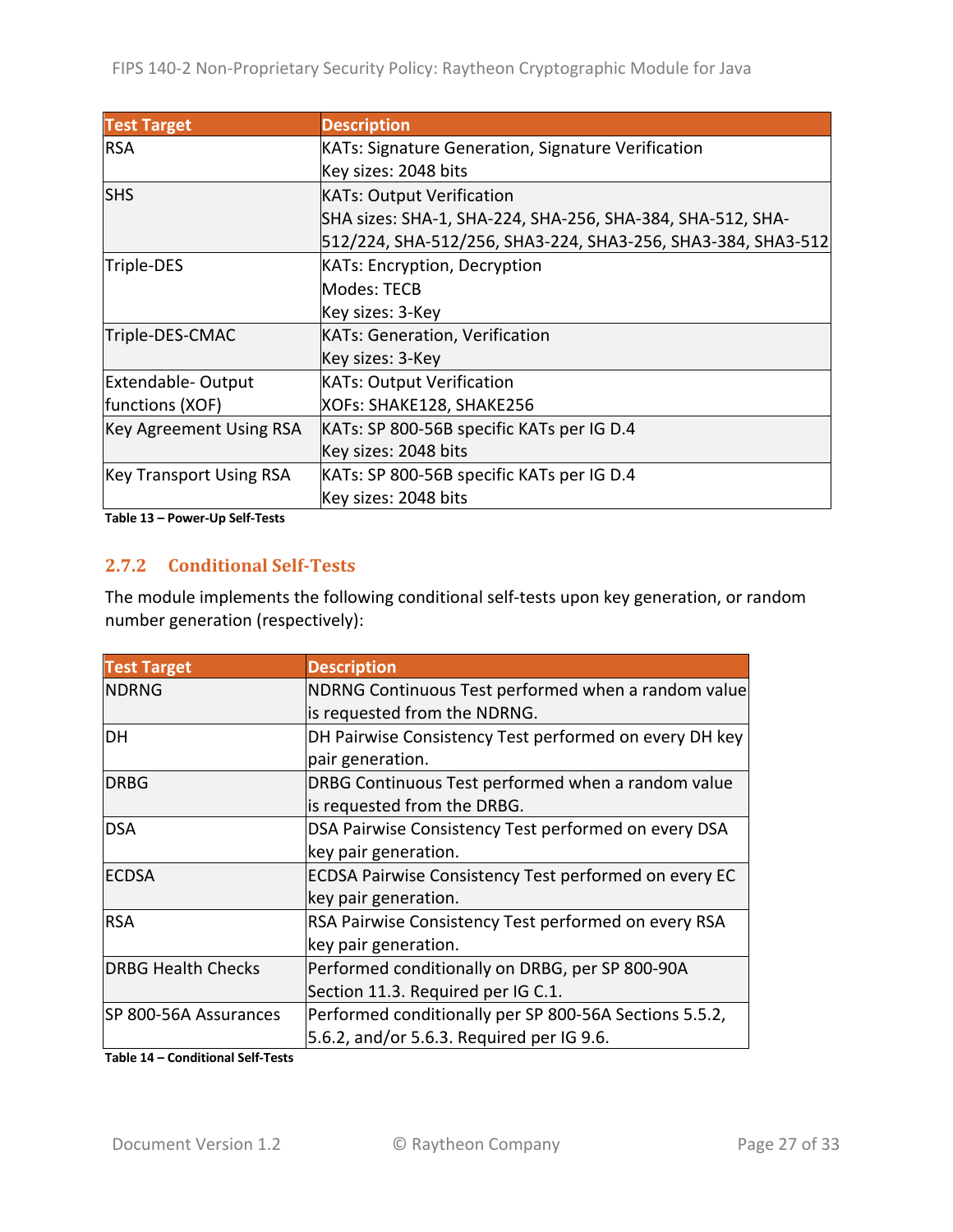#### **2.8 Mitigation of Other Attacks**

The Module implements basic protections to mitigate against timing based attacks against its internal implementations. There are two counter-measures used.

The first is Constant Time Comparisons, which protect the digest and integrity algorithms by strictly avoiding "fast fail" comparison of MACs, signatures, and digests so the time taken to compare a MAC, signature, or digest is constant regardless of whether the comparison passes or fails.

The second is made up of Numeric Blinding and decryption/signing verification which both protect the RSA algorithm.

Numeric Blinding prevents timing attacks against RSA decryption and signing by providing a random input into the operation which is subsequently eliminated when the result is produced. The random input makes it impossible for a third party observing the private key operation to attempt a timing attack on the operation as they do not have knowledge of the random input and consequently the time taken for the operation tells them nothing about the private value of the RSA key.

Decryption/signing verification is carried out by calculating a primitive encryption or signature verification operation after a corresponding decryption or signing operation before the result of the decryption or signing operation is returned. The purpose of this is to protect against Lenstra's CRT attack by verifying the correctness the private key calculations involved. Lenstra's CRT attack takes advantage of undetected errors in the use of RSA private keys with CRT values and, if exploitable, can be used to discover the private value of the RSA key.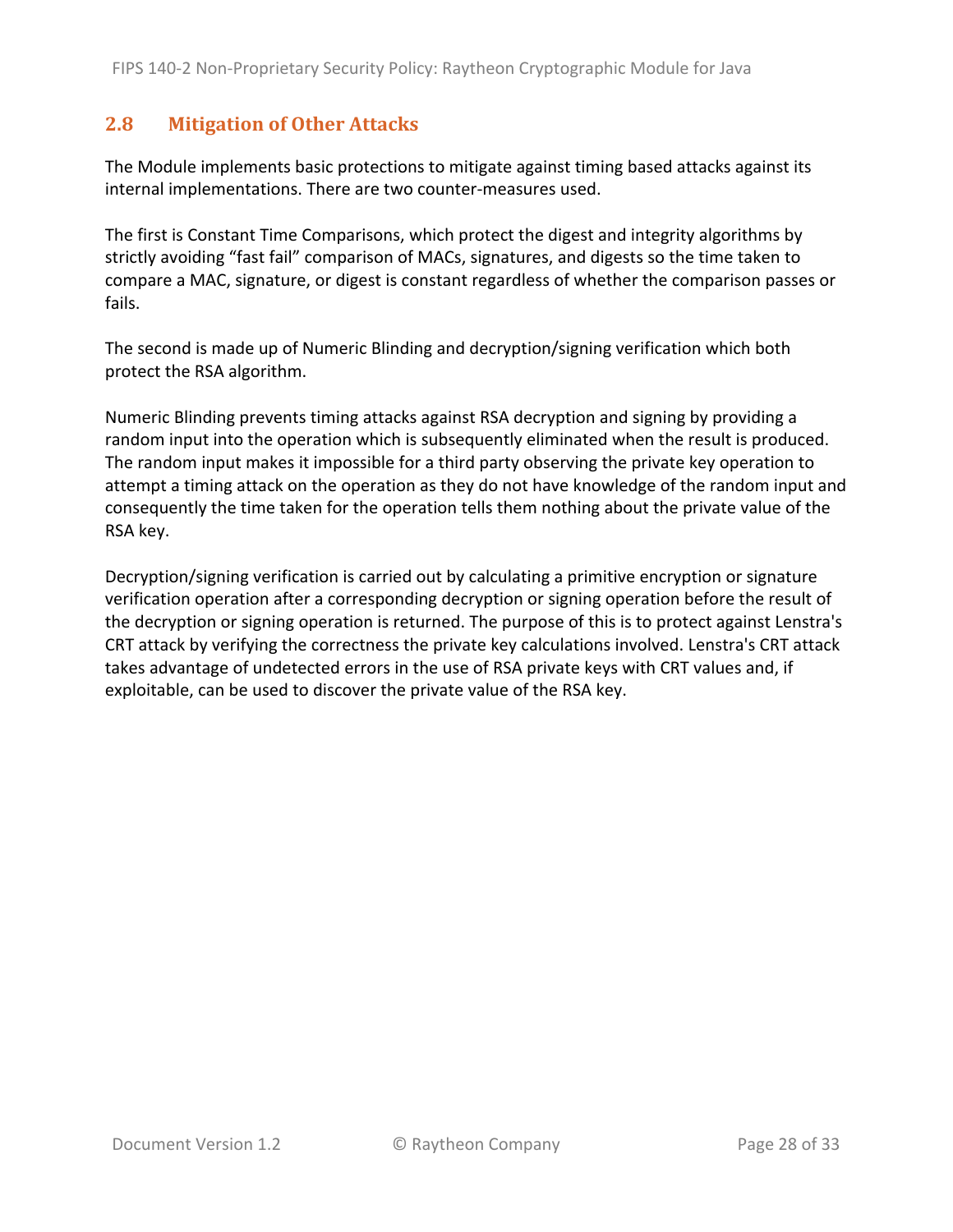# **3 Security Rules and Guidance**

#### **3.1 Basic Enforcement**

The module design corresponds to the Module security rules. This section documents the security rules enforced by the cryptographic module to implement the security requirements of this FIPS 140-2 Level 1 module.

1. The module provides two distinct operator roles: User and Cryptographic Officer.

2. The module does not provide authentication.

3. The operator may command the module to perform the power up self-tests by cycling power or resetting the module.

4. Power-up self-tests do not require any operator action.

5. Data output is inhibited during key generation, self-tests, zeroization, and error states.

6. Status information does not contain CSPs or sensitive data that if misused could lead to a compromise of the module.

7. There are no restrictions on which keys or CSPs are zeroized by the zeroization service.

8. The module does not support concurrent operators.

9. The module does not have any external input/output devices used for entry/output of data.

10. The module does not enter or output plaintext CSPs from the module's physical boundary.

11. The module does not output intermediate key values.

#### **3.1.1 Additional Enforcement with a Java SecurityManager**

In the presence of a Java SecurityManager approved mode services specific to a context, such as DSA and ECDSA for use in TLS, require specific policy permissions to be configured in the JVM configuration by the Cryptographic Officer or User. The SecurityManager can also be used to restrict the ability of particular code bases to examine CSPs. See Section 2.1.3 Module Configuration for further advice on this.

In the absence of a Java SecurityManager specific services related to protocols such as TLS are available, however must only be used in relation to those protocols.

#### **3.1.2 Basic Guidance**

The jar file representing the module needs to be installed in a JVM's class path in a manner appropriate to its use in applications running on the JVM.

Functionality in the module is provided in two ways. At the lowest level there are distinct classes that provide access to the FIPS approved and non-FIPS approved services provided by the module. A more abstract level of access can also be gained through the use of strings providing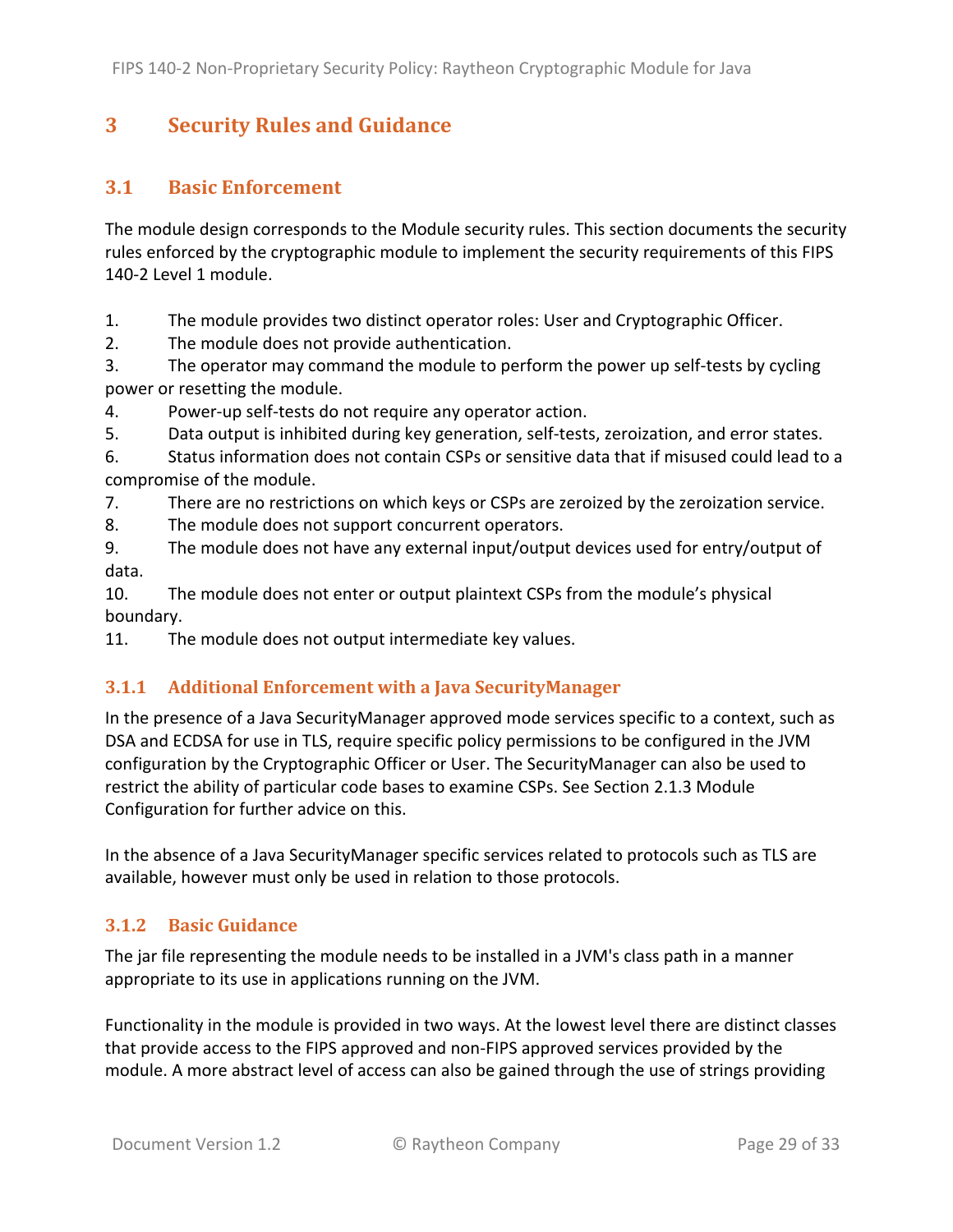operation names passed into the module's Java cryptography provider through the APIs described in the Java Cryptography Architecture (JCA) and the Java Cryptography Extension (JCE).

When the module is being used in FIPS approved-only mode, classes providing implementations of algorithms which are not FIPS approved, or allowed, are explicitly disabled.

#### **3.1.3** Enforcement and Guidance for GCM IVs

IVs for GCM can be generated randomly, where an IV is not generated randomly the module supports the importing of GCM IVs.

In approved mode, when a GCM IV is generated randomly, the module enforces the use of an approved DRGB in line with Section 8.2.2 of SP 800-38D.

In approved mode, importing a GCM IV is non-conformant unless the source of the IV is also FIPS approved for GCM IV generation.

Per IG A.5, Section 2.2.1 of this Security Policy also states that in the event module power is lost and restored the consuming application must ensure that any of its AES-GCM keys used for encryption or decryption are re-distributed.

#### **3.1.4** Enforcement and Guidance for use of the Approved PBKDF

In line with the requirements for SP 800-132, keys generated using the approved PBKDF must only be used for storage applications. Any other use of the approved PBKDF is non-conformant.

In approved mode the module enforces that any password used must encode to at least 14 bytes (112 bits) and that the salt is at least 16 bytes (128 bits) long. The iteration count associated with the PBKDF should be as large as practical.

As the module is a general purpose software module, it is not possible to anticipate all the levels of use for the PBKDF, however a user of the module should also note that a password should at least contain enough entropy to be unguessable and also contain enough entropy to reflect the security strength required for the key being generated. In the event a password encoding is simply based on ASCII a 14 byte password is unlikely to contain sufficient entropy for most purposes. Users are referred to Appendix A, "Security Considerations" of SP 800-132 for further information on password, salt, and iteration count selection.

#### **3.1.5** Software Installation

The module is provided directly to solution developers and is not available for direct download to the general public. The module and its host application are to be installed on an operating system specified in Section 2.6 or one where portability is maintained.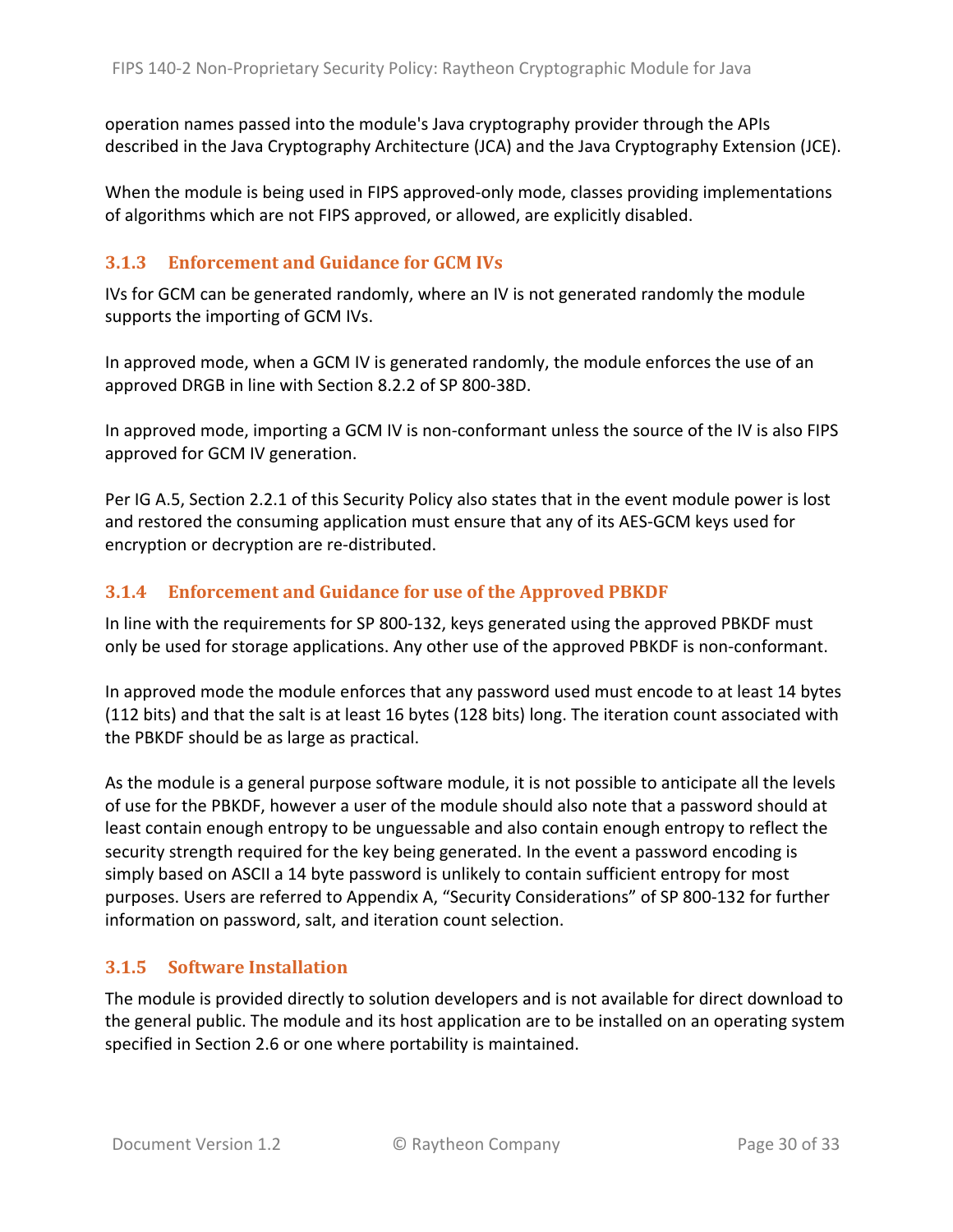# **4 References and Acronyms**

### **4.1 References**

| <b>Abbreviation</b> | <b>Full Specification Name</b>                                                                                                           |
|---------------------|------------------------------------------------------------------------------------------------------------------------------------------|
| <b>ANSI X9.31</b>   | X9.31-1998, Digital Signatures using Reversible Public Key Cryptography for<br>the Financial Services Industry (rDSA), September 9, 1998 |
| <b>FIPS 140-2</b>   | Security Requirements for Cryptographic modules, May 25, 2001                                                                            |
| <b>FIPS 180-4</b>   | Secure Hash Standard (SHS)                                                                                                               |
| <b>FIPS 186-3</b>   | Digital Signature Standard (DSS)                                                                                                         |
| <b>FIPS 186-4</b>   | Digital Signature Standard (DSS)                                                                                                         |
| <b>FIPS 197</b>     | <b>Advanced Encryption Standard</b>                                                                                                      |
| FIPS 198-1          | The Keyed-Hash Message Authentication Code (HMAC)                                                                                        |
| <b>FIPS 202</b>     | SHA-3 Standard: Permutation-Based Hash and Extendable-Output<br><b>Functions</b>                                                         |
| IG                  | Implementation Guidance for FIPS PUB 140-2 and the Cryptographic<br><b>Module Validation Program</b>                                     |
| <b>PKCS#1 v2.1</b>  | RSA Cryptography Standard                                                                                                                |
| PKCS#5              | Password-Based Cryptography Standard                                                                                                     |
| PKCS#12             | Personal Information Exchange Syntax Standard                                                                                            |
| SP 800-20           | Modes of Operation Validation System for Triple Data Encryption Algorithm<br>(TMOVS)                                                     |
| SP 800-38A          | Recommendation for Block Cipher Modes of Operation: Three Variants of<br>Ciphertext Stealing for CBC Mode                                |
| SP 800-38B          | Recommendation for Block Cipher Modes of Operation: The CMAC Mode<br>for Authentication                                                  |
| SP 800-38C          | Recommendation for Block Cipher Modes of Operation: The CCM Mode for<br>Authentication and Confidentiality                               |
| SP 800-38D          | Recommendation for Block Cipher Modes of Operation: Galois/Counter<br>Mode (GCM) and GMAC                                                |
| SP 800-38F          | Recommendation for Block Cipher Modes of Operation: Methods for Key<br>Wrapping                                                          |
| SP 800-56A          | Recommendation for Pair-Wise Key Establishment Schemes Using Discrete<br>Logarithm Cryptography                                          |
| SP 800-56B          | Recommendation for Pair-Wise Key Establishment Schemes Using Integer<br><b>Factorization Cryptography</b>                                |
| SP 800-56C          | Recommendation for Key Derivation through Extraction-then- Expansion                                                                     |
| SP 800-67           | Recommendation for the Triple Data Encryption Algorithm (TDEA) Block<br>Cipher                                                           |
| SP 800-89           | Recommendation for Obtaining Assurances for Digital Signature<br><b>Applications</b>                                                     |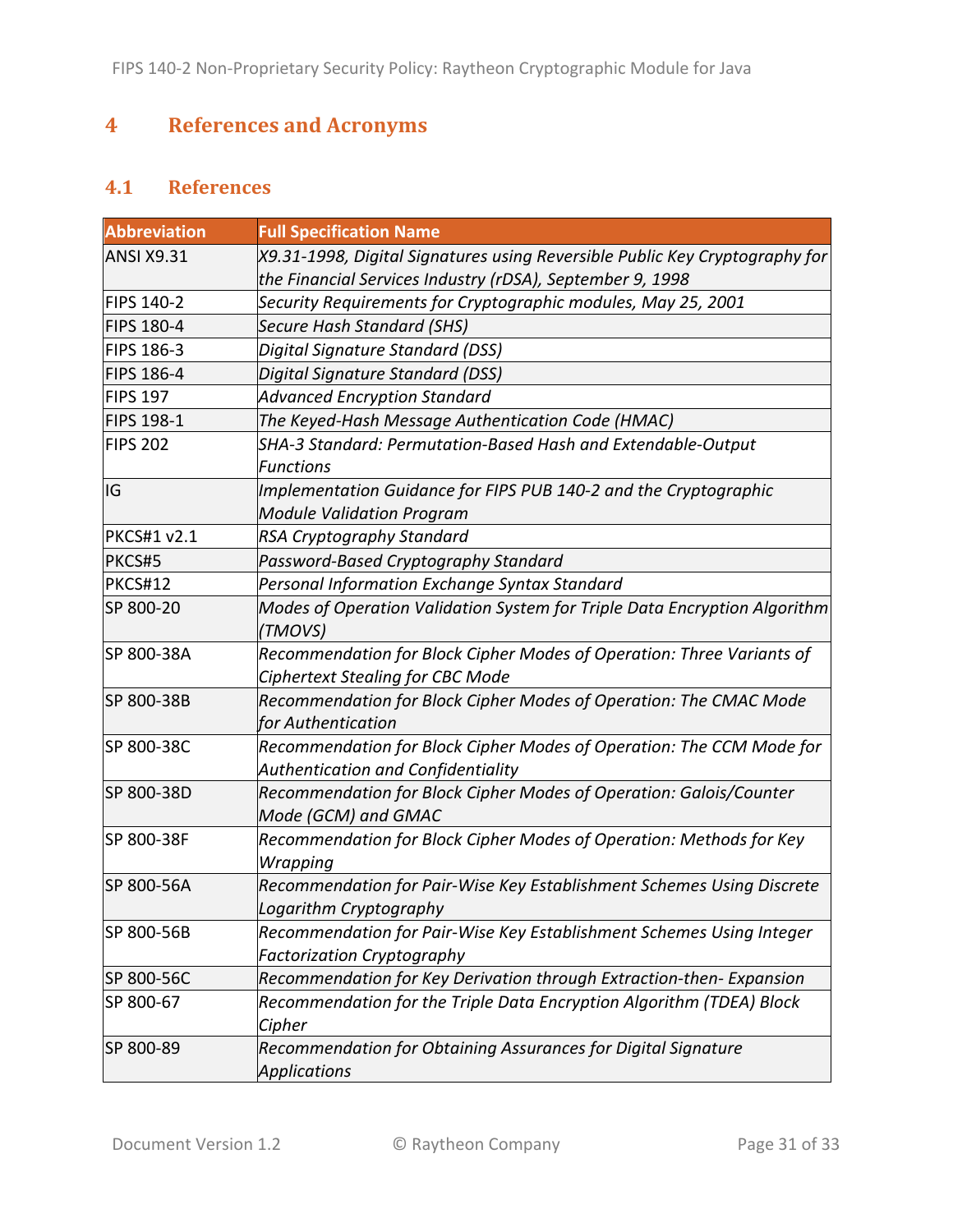| SP 800-90A          | Recommendation for Random Number Generation Using Deterministic           |
|---------------------|---------------------------------------------------------------------------|
|                     | <b>Random Bit Generators</b>                                              |
| SP 800-108          | Recommendation for Key Derivation Using Pseudorandom Functions            |
| SP 800-132          | Recommendation for Password-Based Key Derivation                          |
| SP 800-135          | Recommendation for Existing Application-Specific Key Derivation Functions |
| Table 15 Defensesse |                                                                           |

**Table 15 – References**

#### **4.2 Acronyms**

The following table defines acronyms found in this document:

| <b>Acronym</b>           | <b>Term</b>                                    |
|--------------------------|------------------------------------------------|
| <b>AES</b>               | <b>Advanced Encryption Standard</b>            |
| API                      | Application Programming Interface              |
| <b>CBC</b>               | Cipher-Block Chaining                          |
| <b>CCM</b>               | Counter with CBC-MAC                           |
| <b>CDH</b>               | Computational Diffie-Hellman                   |
| <b>CFB</b>               | Cipher Feedback Mode                           |
| <b>CMAC</b>              | Cipher-based Message Authentication Code       |
| <b>CMVP</b>              | Cryptographic Module Validation Program        |
| CO                       | Crypto Officer                                 |
| <b>CPU</b>               | <b>Central Processing Unit</b>                 |
| $\mathsf{CS}\phantom{0}$ | <b>Ciphertext Stealing</b>                     |
| <b>CSP</b>               | <b>Critical Security Parameter</b>             |
| <b>CTR</b>               | Counter-mode                                   |
| <b>CVL</b>               | <b>Component Validation List</b>               |
| <b>DES</b>               | Data Encryption Standard                       |
| DH                       | Diffie-Hellman                                 |
| <b>DRAM</b>              | Dynamic Random Access Memory                   |
| <b>DRBG</b>              | Deterministic Random Bit Generator             |
| <b>DSA</b>               | Digital Signature Algorithm                    |
| <b>DSTU4145</b>          | Ukrainian DSTU-4145-2002 Elliptic Curve Scheme |
| EC                       | <b>Elliptic Curve</b>                          |
| <b>ECB</b>               | <b>Electronic Code Book</b>                    |
| <b>ECC</b>               | <b>Elliptic Curve Cryptography</b>             |
| <b>ECDSA</b>             | Elliptic Curve Digital Signature Algorithm     |
| <b>EMC</b>               | <b>Electromagnetic Compatibility</b>           |
| <b>EMI</b>               | Electromagnetic Interference                   |
| <b>FCC</b>               | <b>Federal Communications Commission</b>       |
| <b>FIPS</b>              | <b>Federal Information Processing Standard</b> |
| <b>GCM</b>               | Galois/Counter Mode                            |
| <b>GMAC</b>              | Galois Message Authentication Code             |